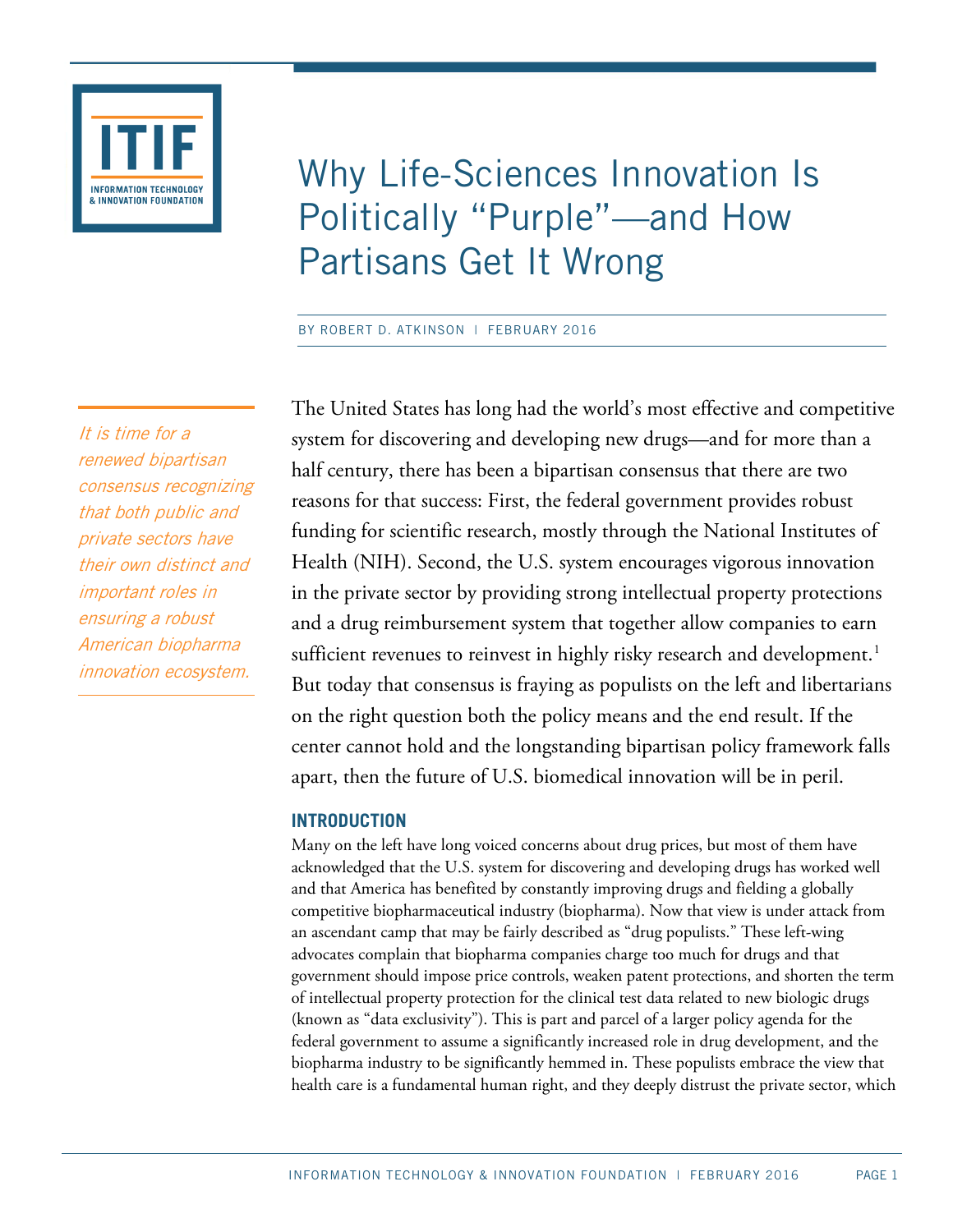leads them to argue that health care should be a government responsibility—and that government should not only provide insurance through a single payer plan, but also direct and fund development of new medicines.

Meanwhile, just as "drug populists" demonize the biopharma industry, an increasingly vocal band on the right discounts the need for government support for life-sciences research. Motivated by an antigovernment attitude and an overarching focus on fiscal discipline, these "drug libertarians" argue that the private sector can and should do most, if not all, of the work involved in driving biomedical innovation.

Both sides are wrong, however. Implementing their respective proposals to reduce revenues for U.S. biopharma firms and to slash government funding for biomedical research would significantly reduce life sciences innovation—potentially increasing, not lowering, future health care costs—and also likely lead the U.S. biopharma industry into decline. Following in the path of the U.S. auto and steel industries, it is likely the United States would lose global market share, risking tens of thousands of high-wage jobs.

As such, it is time for policymakers to renew their longstanding bipartisan consensus recognizing that, politically, biologic innovation is colored neither conservative red nor liberal blue. It is a "purple" issue. Both the public and private sectors have their own distinct and important roles in ensuring the country has a robust biopharma innovation ecosystem. Policymakers should allocate more money, not less, for NIH. And they should push back against efforts to shrink and remake the biopharma industry—either through weakened intellectual property rules or government price controls, which represent a form of "free riding" that expects others to pay for the costs of drug development.

Following the policy advice of the drug populists on the left or drug libertarians on the right would undermine biomedical innovation. And this matters for three key reasons:

- First, reduced biomedical innovation would likely increase, not reduce, future health-care costs, including for diseases such as cancer and Alzheimer's.
- Second, reduced biomedical innovation would slow the rate of improvement in longevity and quality of life for all Americans.
- Third, reduced innovation would put at risk one of the country's most globally competitive industries, potentially costing tens of thousands of high-paying jobs.<sup>[2](#page-19-1)</sup>

# **TORTURED LOGIC ON THE LEFT AND RIGHT**

Rather than a pragmatic and evidence-based analysis of how to maximize the economic and social welfare from biopharma drug development, ideological advocates on both sides of the political spectrum engage in all-or-nothing analysis and Manichaean thinking. The left wants to limit for-profit drug development as a way to shrink corporations and redistribute income to consumers. The right wants to limit government-supported life-sciences research as a way to shrink government and redistribute income to taxpayers. And while both sides sell their proposals as benefiting the average American (as consumers or taxpayers, respectively), they do not acknowledge that their designs will result in less life-sciences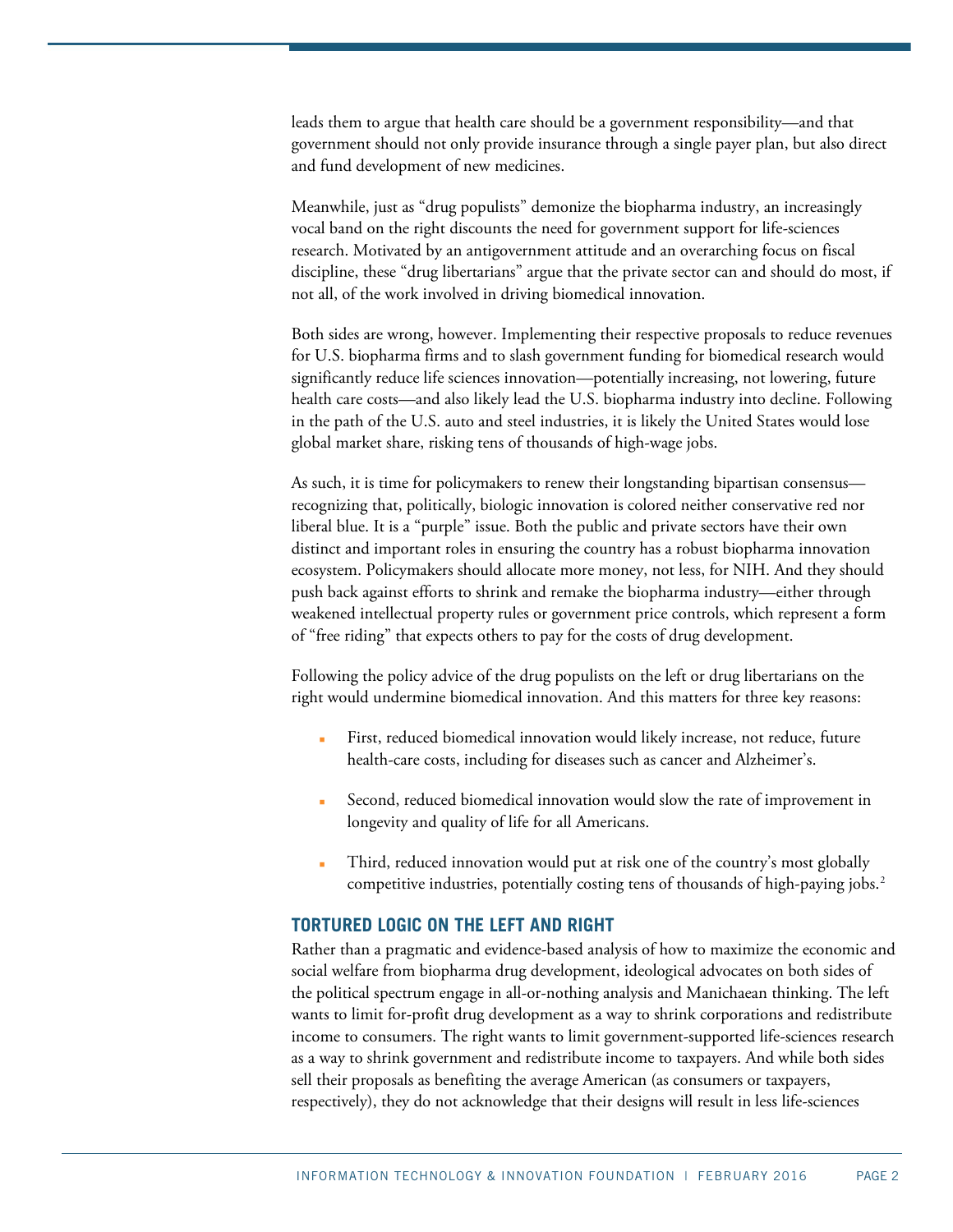innovation, which will reduce improvements in both the longevity and quality of life for this same population.

Over the last decade, progressives have focused like a laser not only on income inequality, but also on how to shrink corporations' role in the economy. In the case of the biopharma industry, progressives' goal is simple: lower the price of drugs so that low- and middleincome Americans pay less. They want to do this not by spurring more drug innovation, which promises to reduce health-care costs, but by reducing biopharma revenues. For example, the liberal Center for American Progress (CAP) has proposed a wide array of policies to reduce drug prices, including price controls and reducing the period of data exclusivity for biologic drugs to seven years.<sup>[3](#page-19-2)</sup> The Economic Policy Institute (EPI) calls for the government to "negotiate drug prices with pharmaceutical companies in order to save \$155 billion over 10 years."[4](#page-19-3) The Center for Budget and Policy Priorities (CBPP) writes, "By lowering the costs that Medicaid and Medicare pay for prescription drugs, Congress could generate substantial savings to help pay for comprehensive health reform that achieves universal coverage."[5](#page-19-4) Robert Reich explains that reducing patent terms to three years would lead to reduced drug prices.<sup>[6](#page-19-5)</sup> But CAP, EPI, CBPP, Reich and others are strangely silent on the need for continued medical innovation, nor do they consider how the industry would support research and development (R&D) with significantly less revenue. Rather their focus is solely on solving "the problem of cost growth while protecting and improving access to needed care."[7](#page-19-6) In other words, their goal is cheaper medicines today not better medicines tomorrow.

Moreover, for these and other liberal organizations, the goal is not just reduced drug prices, but also a reduced role for biopharma corporations in the economy.<sup>[8](#page-19-7)</sup> For them, large biopharma corporations motivated by profits cannot be trusted to discover, produce, and distribute drugs in a way that advances the public interest. Therefore, they argue that government's role should be vastly expanded, to shrink revenues going to industry and to expand funding to government. To both cut drug prices and to shrink the biopharma corporate sector, they advocate an interventionist agenda grounded in two key pillars: imposing drug price controls, coupled with significantly weaker intellectual property laws to empower the generic drug industry. Some drug populists go further and call for a radical downsizing of the for-profit drug industry, replacing it with a significantly expanded NIH and a network of nonprofit drug development labs. To be sure, the end result of this agenda would be cheaper drugs, but it would also mean fewer life-sciences jobs and less lifesciences innovation in the future.

The drug libertarians' objective is also relatively straightforward: reduce federal funding for life-sciences research, especially anything not explicitly designated for basic research. And like drug populists who seek to shrink the role of corporations, drug libertarians seek to shrink the role of government—even the role that until the 2000s was generally accepted by the right as legitimate: funding basic research. Just as the left is motivated by a distrust of "big corporations," many on the right are animated by a deep distrust of "big government," including "big government" support for science. For them, the issue is political; they think a great deal of federal funding of life-sciences research is wasted by bureaucracy. Most egregiously, this federal funding represents state confiscation of

To both cut drug prices and to shrink the biopharma corporate sector, drug populists advocate an interventionist agenda grounded in two key pillars: imposing drug price controls and **significantly** weakening intellectual property laws.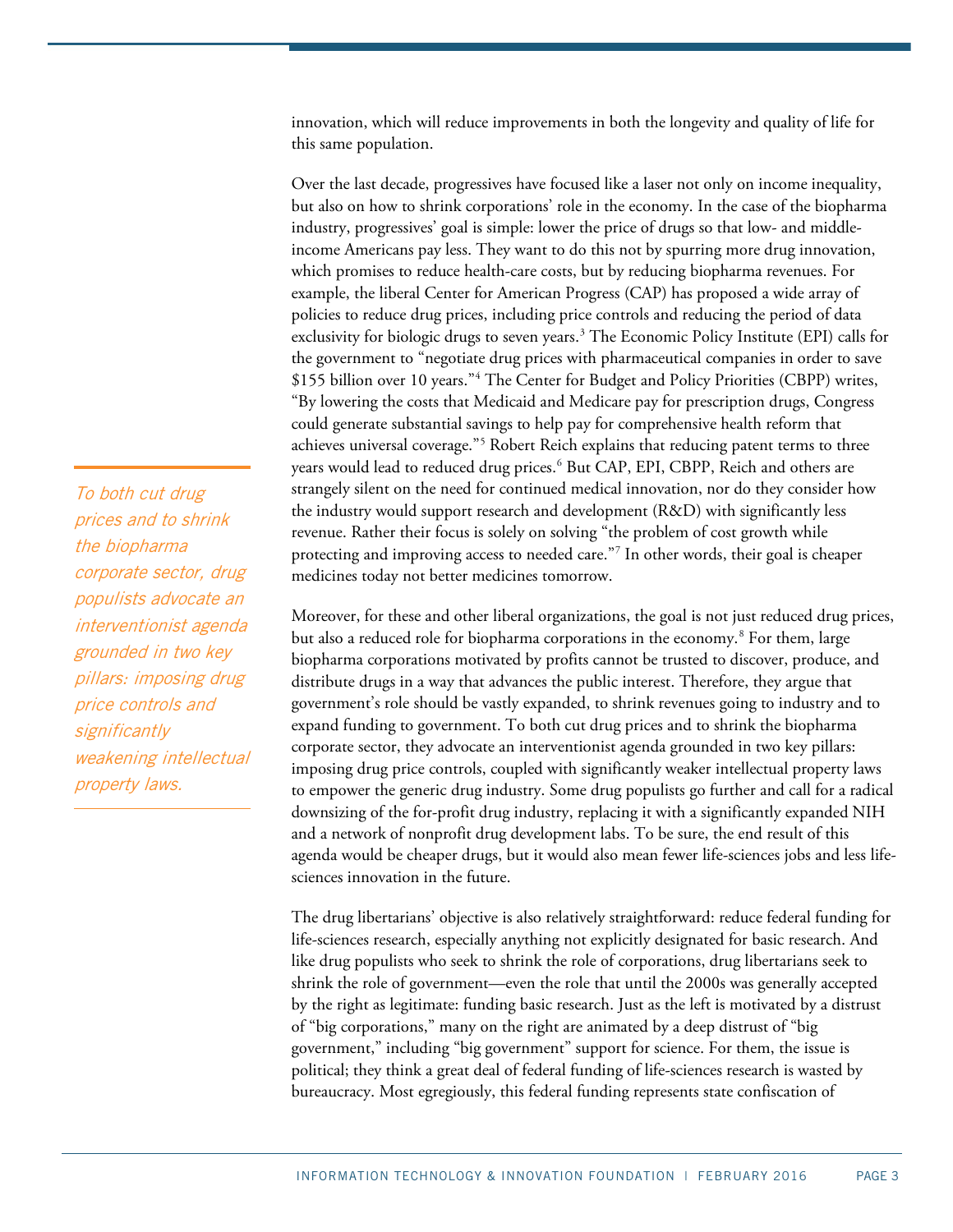individuals' hard-earned money for a collective enterprise. Therefore, they argue, we should rely much more on the private sector not only to discover and develop drugs but also to conduct the basic science that underpins drug discovery. But because the benefits to society from basic research are so large, industry will naturally underinvest in this relative to the optimal amount, and without federal funding of basic life-sciences research, the biopharma industry will innovate less.

# **OVERVIEW OF PREVAILING ARGUMENTS ON THE LEFT AND RIGHT**

In the advocacy of their uncompromising agendas, drug populists and drug libertarians make a number of key assertions, including that the suspect entity (business or government) does not invest in the right areas, wastes money, and ultimately is unnecessary for drug discovery and development. This section examines each of these arguments.

# **Argument 1: Government and Industry Both Invest in the Wrong Areas**

In their argument to shrink government's or industry's role in drug development, each side argues that the party they disparage—industry or government—does not fund the right research and that we would be better off having the other party do it instead.

#### Drug Populists' Position

The left argues that society should not rely on industry to drive drug development because its focus on making profits means it ignores certain diseases and treatments or focuses too much on "me too" drugs rather than truly needed medicines. Dean Baker, an economist with the Center for Economic and Policy Research, writes that one of the problems with industry-led life-sciences innovation is that the industry neglects research that is not likely to lead to patentable drugs. He gives this example: "If a researcher at a major drug company discovers evidence that a natural substance or long existing drug like aspirin could provide an effective treatment for a specific condition, they have no incentive to do further research in the area."[9](#page-19-8) But this ignores the fact that these supposed "open source" medical discoveries are few and far between. Moreover, market incentives drive companies to use scarce societal resources to focus on diseases that impose the greatest and most severe health problems on the most people. And smart public policies such as the orphan drug tax credit and longer periods of data exclusivity for orphan drugs (drugs with a small market because of the relatively small number of people having a medical condition that requires the drug) can effectively align public priorities with private sector interests. (For example, when Congress wanted to encourage the development of pediatric drugs, it added six months of data exclusivity.)

Baker also argues that industry spends too much money on research in developing duplicative drugs, claiming that industry data shows that roughly two-thirds of research spending goes to developing duplicative drugs rather than to drugs that represent qualitative breakthroughs over existing drugs. This overlooks the fact that many "duplicative" drugs in fact represent improvements over already existing drugs, and that not all patients respond the same way to the same type of drug and sometimes respond better to an alternative to the first-in-class drug. Moreover, DiMasi and Faden find that, nonetheless, nearly one-third (32 percent) of all follow-on drugs have received a priority rating from the U.S. Food and Drug Administration (FDA), indicating that these drugs are

Because the external benefits from basic research are so large, industry will naturally underinvest in this, and without federal funding of basic lifesciences research, the biopharma industry will innovate less.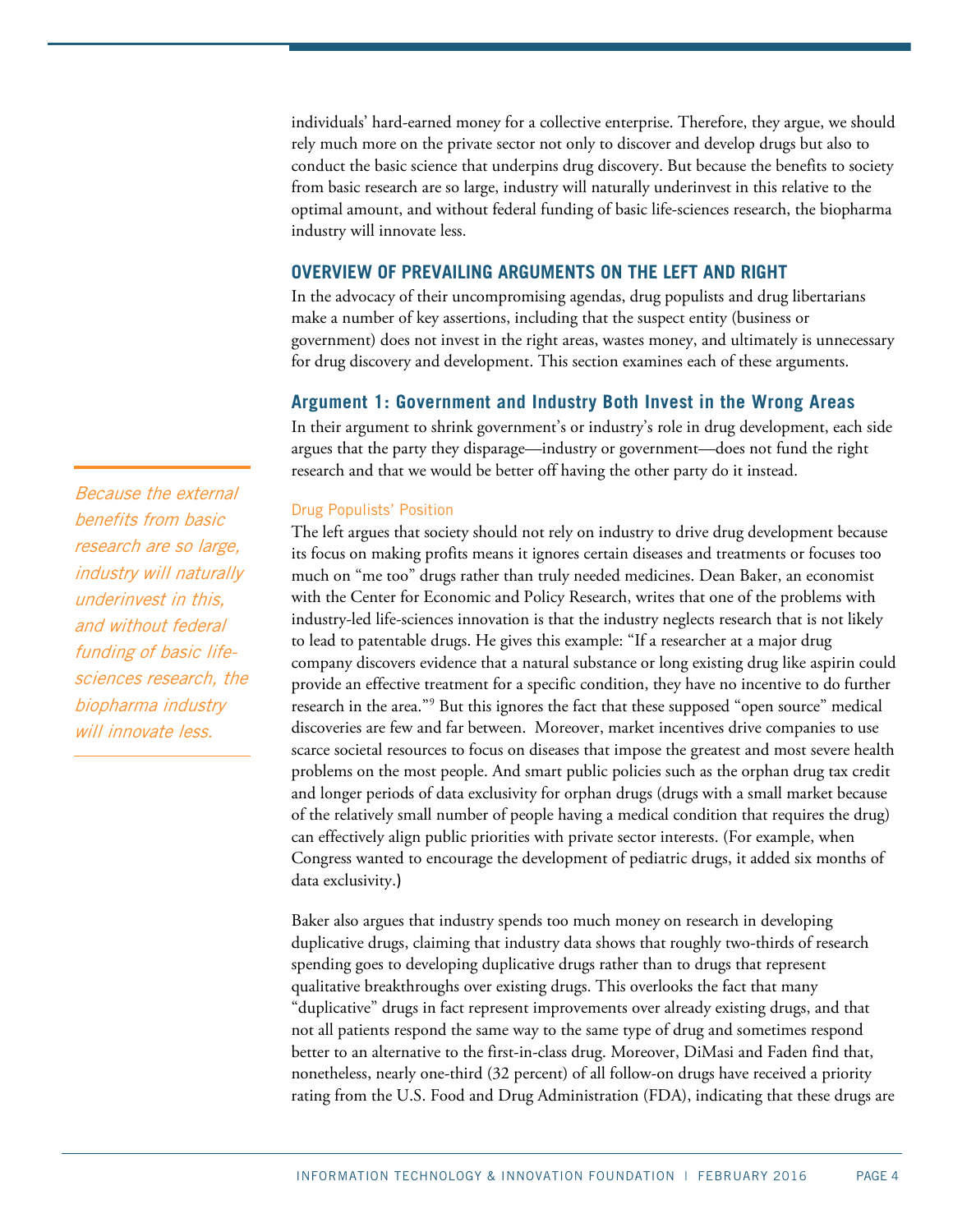likely to provide an important improvement over the first-to-market drug.<sup>[10](#page-19-9)</sup> They find that one reason for the number of follow-on drugs is that different companies simultaneously work on finding drugs for the same disease, in essence competing to be the one that makes the first discovery. Indeed, DiMasi and Faden find that "initial clinical testing of at least one follow-on drug in a class occurred before the approval of the first-in-class drug for at least 80% of the classes in each of the periods since the late 1980s."[11](#page-19-10) Moreover, they find that Phase II trials had begun for more than 70 percent of the follow-on drugs when the first-in-class drug was approved. Moreover, for first-in-class drugs developed since the early 1990s, almost all of them (98 percent) had a follow-on drug with a patent approved before the first-in-class drug was approved. As they conclude, "Overall, these results indicate that new drug development is better characterized as a race to market among drugs in a new therapeutic class, rather than a lower risk imitation of a proven breakthrough." Drug populists see "waste" from this competition, and presumably would limit such competition by government either performing the research itself or by limiting the kinds of research any individual company could do. The result of this would most certainly be a reduced number of drugs with real therapeutic value coming to market. Moreover, as described below, some of their proposals, such as prizes, would likely increase such competitive "duplication."

Furthermore, the reality is that the biopharma industry is producing both breakthrough new drugs as well as drugs targeted to address rare or orphan conditions. As Moses et al. write in *The Anatomy of Medical Research: U.S. and International Comparisons*, "Rare diseases have emerged for industry as a preferential area of therapeutic development, with nearly as many compounds in trials as analgesics and antidiabetic drugs."[12](#page-19-11) Indeed, since 2000, the FDA has approved more than 500 new medicines. In 2014, the FDA approved 51 new medicines across a wide variety of disease areas. Of those approvals, 41 were made by the Center for Drug Evaluation and Research (CDER) at the FDA, the highest number since  $1996$ .<sup>[13](#page-19-12)</sup> Among the CDER approvals in 2014, 41 percent were identified as first-inclass medicines, meaning they used a unique mechanism of action to treat a medical condition that is different from any other approved medicine. Moreover, an additional 41 percent of these medicines were approved to treat rare diseases.<sup>[14](#page-19-13)</sup>

Finally, the populists' line of reasoning fails to recognize that products approved after a first-in-class product can be beneficial to patients. Not all patients respond in the same way to a particular drug. Drugs related to depression are a good example, where there are many different options on the market, and each patient responds better to some rather than others.[15](#page-19-14) In addition, follow-on drugs can be slightly better in efficacy or method and convenience of use and administration.

## Drug Libertarians' Position

If the left argues that industry does not fund the "right" research, the right asserts that government does not fund the right research. The Cato Institute's Michael Tanner writes, "No evidence shows that government bureaucrats have either the qualifications or the incentives to make better decisions than private individuals and organizations about what research should be funded. After all, government involvement in research inevitably injects politics into scientific questions."[16](#page-19-15) In other words, government does not have the insight into the biopharma market and what is needed (defined as what will sell the most). But this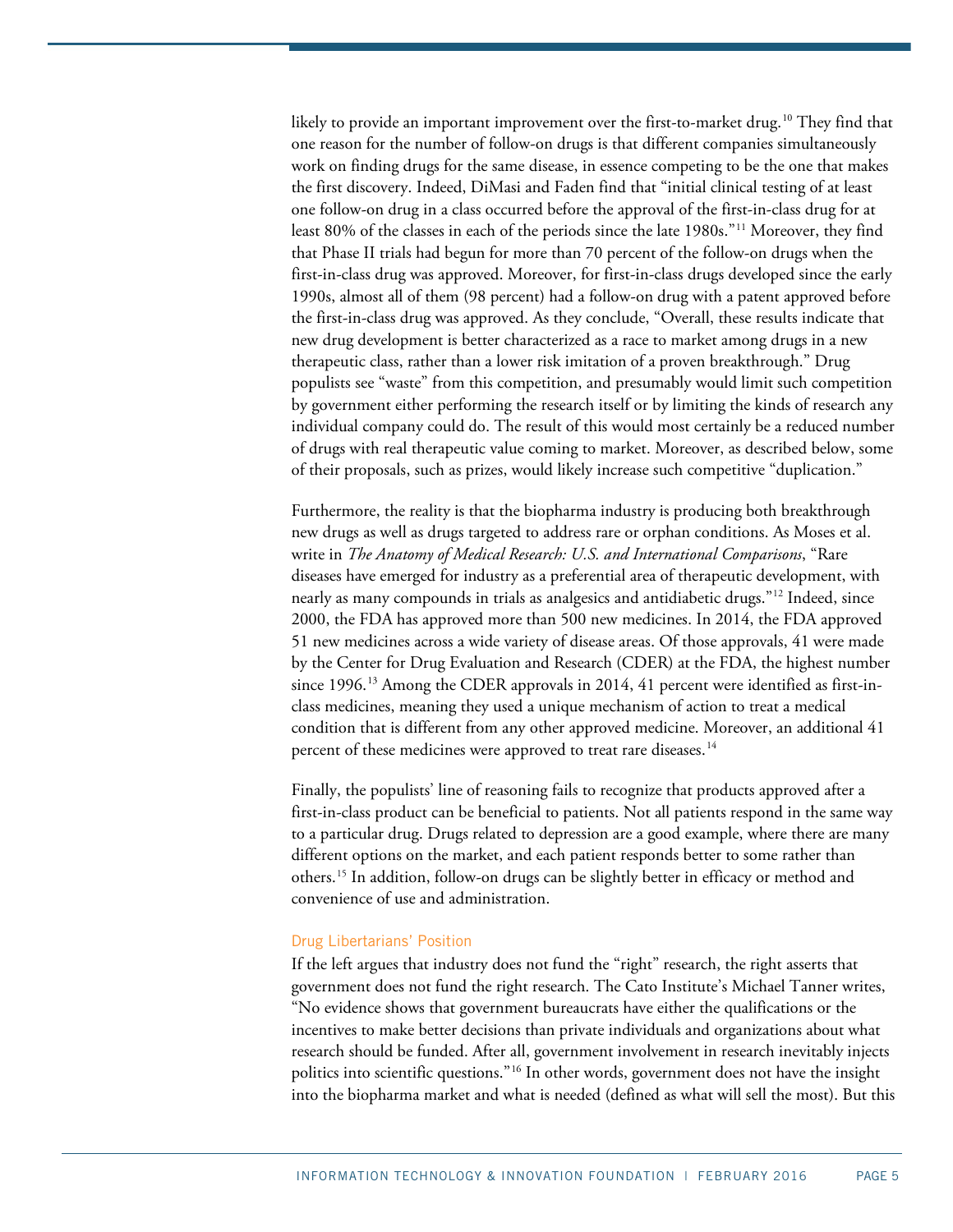ignores the fact that government "bureaucrats" are for the most part not deciding what gets funded. The National Institutes of Health's system of providing funding to university researchers is based on peer review, informed by leading scientists in the sub-disciplines involved. This is not to say, as discussed later, that the system could not be improved, for example, in encouraging funding of more high-risk projects. But to say that individual scientists get money because of political manipulation or bureaucratic pressure misrepresents the system.

## **Argument 2: Government and Industry Waste Money**

In order to advance their ideological case for shrinking the role of industry and government, both sides impugn the efficiency of the side they want to shrink, arguing that it wastes money. Because of this waste, so go the arguments, reduced revenues—either from government funding to agencies such as NIH or market revenues to drug companies—will not hurt innovation. Cutting funding will just force government or industry to become more efficient and focused.

#### Drug Populists' Position

The left argues that there is plenty of money for the biopharma industry to develop drugs, even if its revenues were significantly lowered due to price controls or reduced intellectual property protections. They rationalize this assertion with claims of waste and excess profits. For example, Dean Baker argues that the industry wastes money on marketing, noting that industry marketing costs are comparable to research expenditures, and that if the industry just reduced advertising, it could reduce drug prices.

But again, this argument is misguided. First, Frosch et al. find that direct-to-consumer advertising was \$4.9 billion in 2007 (most of it for television), or just 1.4 percent of total sales, hardly a honeypot of savings to be applied to lower drug pricing.<sup>[17](#page-19-16)</sup> Moreover, while some private-sector advertising, including in the life sciences, is zero-sum and designed to gain market share over competitors, some is about educating consumers—and in the case of biopharma, educating health-care providers, too—about choices. Moreover, the drug industry is different than say the soap or car industry where it is relatively easy for consumers to find out on their own about new products and the differences between products. Some of the marketing expenses are to educate doctors and consumers about the value and efficacy of new drugs. This is why Frosch et al. find that more than half of physicians agree that ads educate patients about health conditions and available treatments and nearly 75 percent of patient respondents agree that advertisements improve their understanding of diseases and treatments.<sup>[18](#page-19-17)</sup> Moreover, the authors point out that with average visits with a physician lasting between 16 and 21 minutes, advertisements can help impart information that busy doctors now have a harder time finding. To the extent that direct-to-consumer advertising creates problems as well as solutions, there are a number of proposals for reform that would not reduce the costs but rather improve the effectiveness of the advertisements. [19](#page-19-18)

Moreover, even if advertising costs were "excessive," cutting them would do little to improve societal welfare because most of the advertising expenditures are not a cost to consumers, but an intermediate payment to support content production (e.g., television

Parties that would vitiate, variously, the public and private sectors' roles threaten to undermine the very foundation of this productive and healthy American life-sciences innovation ecosystem.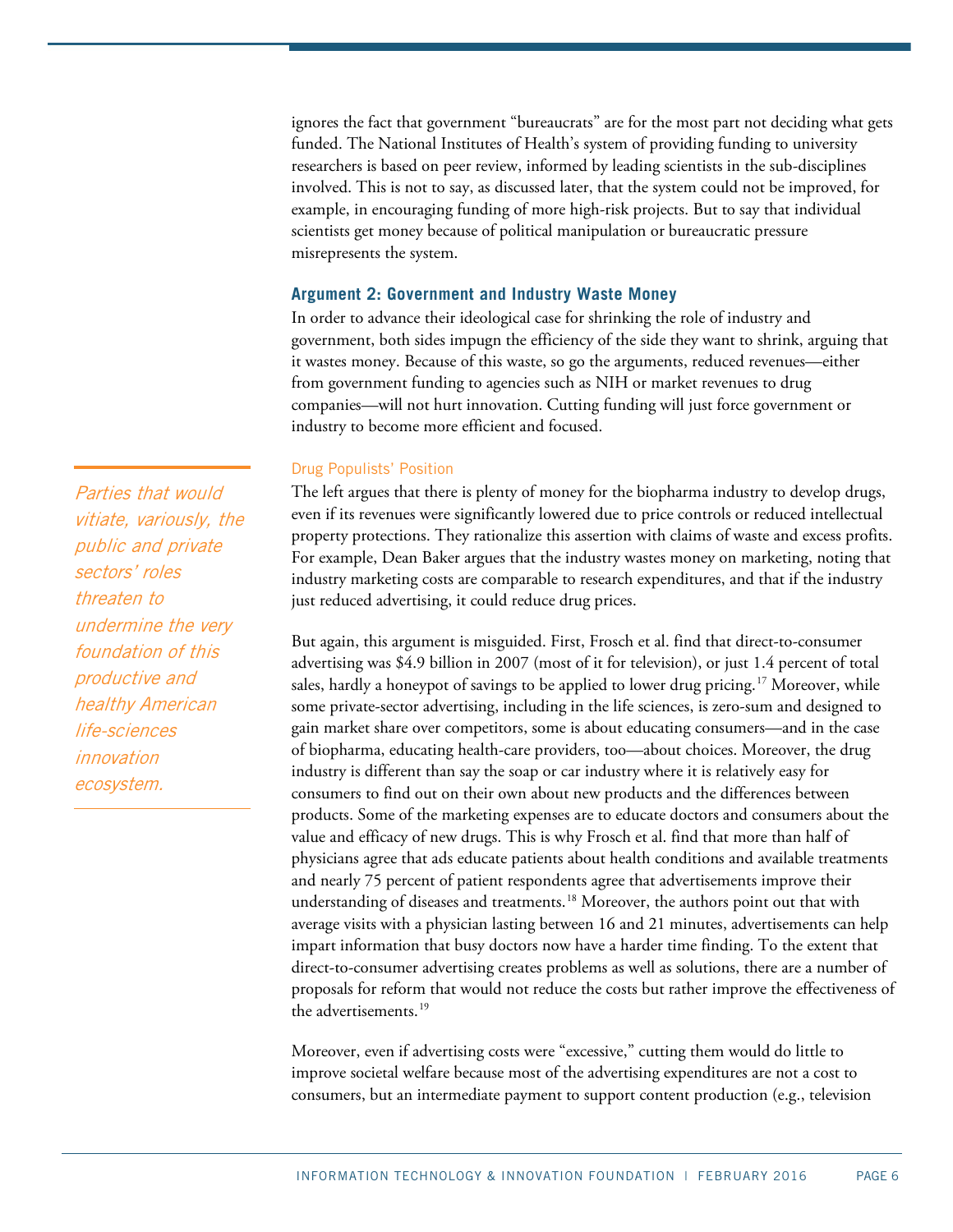shows, magazine content, radio, etc.). If the industry did not spend money on advertising, other industries would spend more, or there would be less free content for consumers; either way consumer welfare would be unchanged.

In addition, drug populists argue that industry profits are excessive and that if government limited drug company revenues (either through price controls or weakened intellectual property protection), this would come not at the expense of research and development and drug discovery, but of profits. For example, Public Citizen argues that "profit margins are large enough that reducing them will still leave plenty of money for research."[20](#page-19-19) One source of "excess profits," according to drug populists, is from the patent system, which enables companies to have monopolies (albeit temporary ones). As Baker writes, "The immediate cause of high drug prices is government granted patent monopolies, which allow drug companies to charge prices that are often 400 percent, or more, above competitive market prices."<sup>[21](#page-20-0)</sup> Therefore, to get lower drug prices, drug populists advocate for radically reduced intellectual property protections for drugs.

There are two responses to this argument, the first related to the profits on any particular drug, the second related to industry-wide profits. The claim that any individual drug generates very high profits cannot be viewed in isolation. All the drugs that did not make it through clinical trials to the marketplace by definition generated no profits, only losses. But even many drugs that make it to the market do not cover their costs. In a 1990 article, Grabowski and Vernon found that 70 percent of new drugs made less than their R&D costs. Entities in the third-mostprofitable decile barely broke even; those in the second decile had profits (adjusted for the time value of capital) nearly twice discounted  $R&D$  costs.<sup>[22](#page-20-1)</sup> Fifty-five percent of industry revenues came from the top 10 drugs, whose average profits exceeded discounted R&D costs by a factor of 5. In an updated article released in 2010, Vernon, Golec, and DiMasi found that 80 percent of new drugs made less than their capitalized R&D costs. Entities in the second-most-profitable decile barely broke even; those in the first decile had discounted profits more than twice their discounted R&D costs.<sup>[23](#page-20-2)</sup> Moreover, new research from Berndt et al. finds that the average lifetime returns on new medicines has dropped recently. Specifically, they find that the average present values of lifetime net economic returns of new drugs in the 2005–09 drug cohort were significantly below those for the 1995-99 and 2000-04 cohorts, with the average present values of lifetime net economic returns of the drugs in the 2005-09 cohort being very slightly negative and, on average, failing to recoup research and development and other costs.<sup>[24](#page-20-3)</sup>

Other studies have found that of the most successful 10 percent of approved drugs, only 1 percent of those that entered clinical trials—maybe three new drugs each year—generate half of the profits of the entire drug industry.[25](#page-20-4) Likewise, the Tufts Center for the Study of Drug Discovery found a clinical-approval success rate of just 11.8 percent of drugs under development.<sup>[26](#page-20-5)</sup> So when drug populists point with disapproval to some drugs that make a lot of money relative to the cost of development, they are ignoring all the drugs whose revenue did not cover development and production costs. This is similar to the venture capital industry, where three-quarters of investments do not return the investors' money.<sup>[27](#page-20-6)</sup> As industrial organization economist F.M. Scherer writes:

When drug populists point with disapproval to some drugs that make a lot of money relative to the cost of development, they are ignoring all the drugs whose revenue did not cover development and production costs.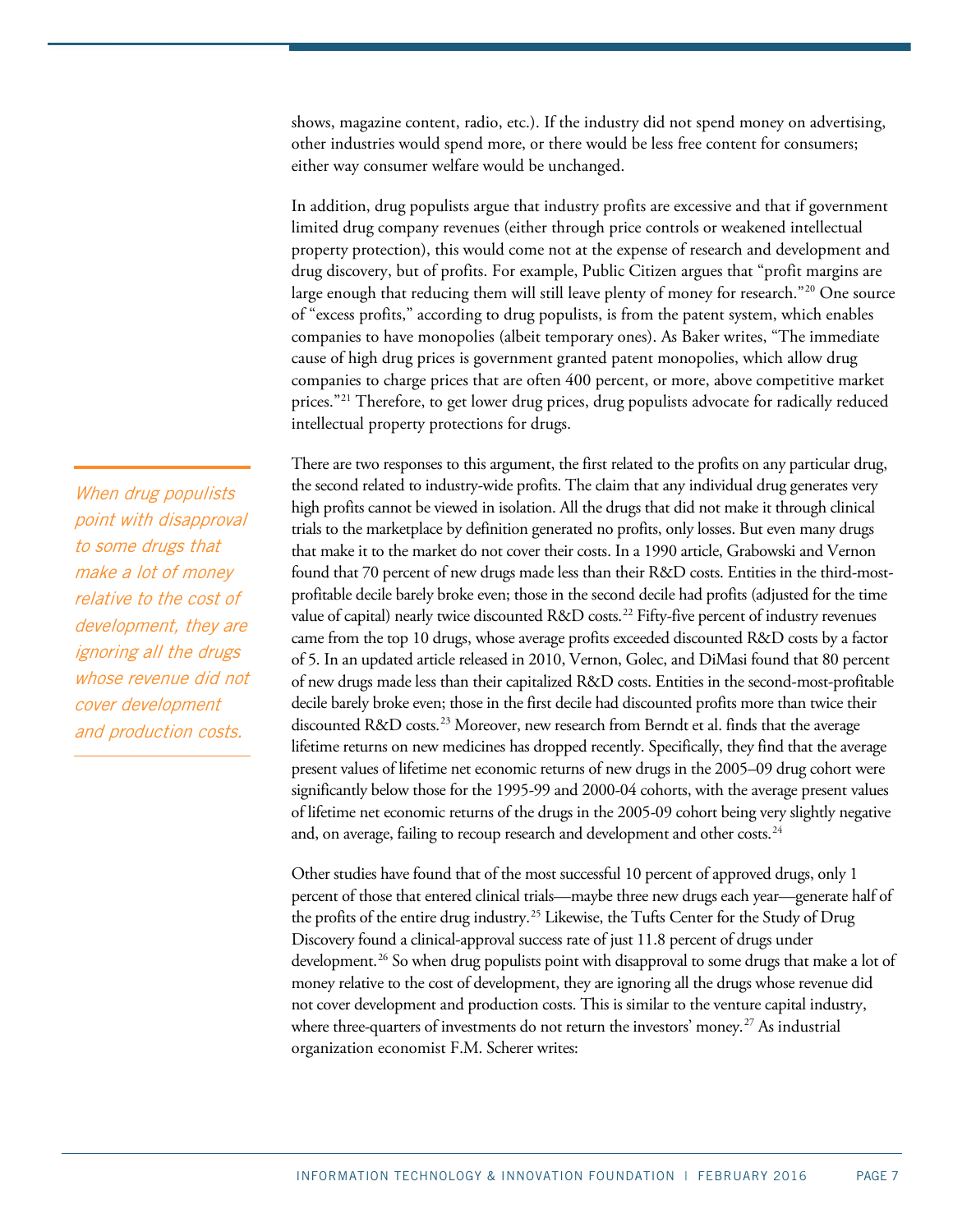New drug development resembles a risky lottery that throws out rich rewards to a few big winners while the majority of entries lose money. Although these risks … can probably be pooled to insignificance by common stock investors holding multi-company portfolios, pooling within companies may be insufficient to avoid substantial variability in individual company returns, especially for smaller companies.<sup>[28](#page-20-7)</sup>

This implies that capping the returns companies can make on any one drug would lead to them investing significantly less, since their expected overall value would decline.

We have only to look to Europe for this natural experiment. Many European nations impose strict price controls on drugs.<sup>[29](#page-20-8)</sup> And this translates directly into lower levels of new drug development. For example, from 2000 to 2010, companies in the United States were responsible for 57 percent of new chemical entities (new drugs), with Switzerland (a nation with limited price controls) responsible for another 13 percent. In contrast, France, Germany, Japan, and the United Kingdom—nations with moderate to strict price controls—were responsible for just 29 percent of new chemical entities developed, despite having a combined GDP 78 percent the size of U.S. GDP. $^{\rm 30}$  $^{\rm 30}$  $^{\rm 30}$ 

Even if the drug populists acknowledge that returns vary significantly based on the specific drug in question (and that returns are negative on drugs that do not make it through clinical trials into the marketplace), they will claim that overall industry profits are too high and that policies that limit revenue would not hurt innovation, as they would come at the expense of "excess" profits.

At first glance it may appear that the advocates have somewhat of a case. Using IRS data U.S. drug industry profits from 2010 to 2012 were 14 percent, while profits for all U.S. industries were 8 percent over that period.<sup>[31](#page-20-10)</sup> Data from NYU Professor Aswath Damodaran show that in 2015 pharmaceutical return on equity (ROE) was 15.2 percent while biotechnology ROI was 22.3 percent, compared to overall market profits of 10.8 percent.<sup>[32](#page-20-11)</sup> However, when the more accurate measure of ROE adjusted for R&D spending is used, the delta is significantly less with adjusted pharmaceutical ROE of 11.1 percent and biotechnology ROI of 13.9 percent, compared to overall market adjusted ROE of 9.9 percent.<sup>[33](#page-20-12)</sup>

Moreover, there are a number of studies that show that these figures overstate true profits. First as Damodaran points out these ROI figures are only for survivors and do not include all the biopharma companies that went bankrupt because their discoveries did not pan out. He writes:

There is a survivorship bias, insofar as only the most successful firms in each group are represented in our samples of publicly traded firms. To illustrate, consider pharmaceutical firms. Many small biotechnology and pharmaceutical firms never make it through the FDA approval process and the capital invested in them gets wiped out when they go under. If we regulate or restrict the mature (and successful) pharmaceutical firms to generate only their cost of capital, where is the incentive to do research in the first place? $34$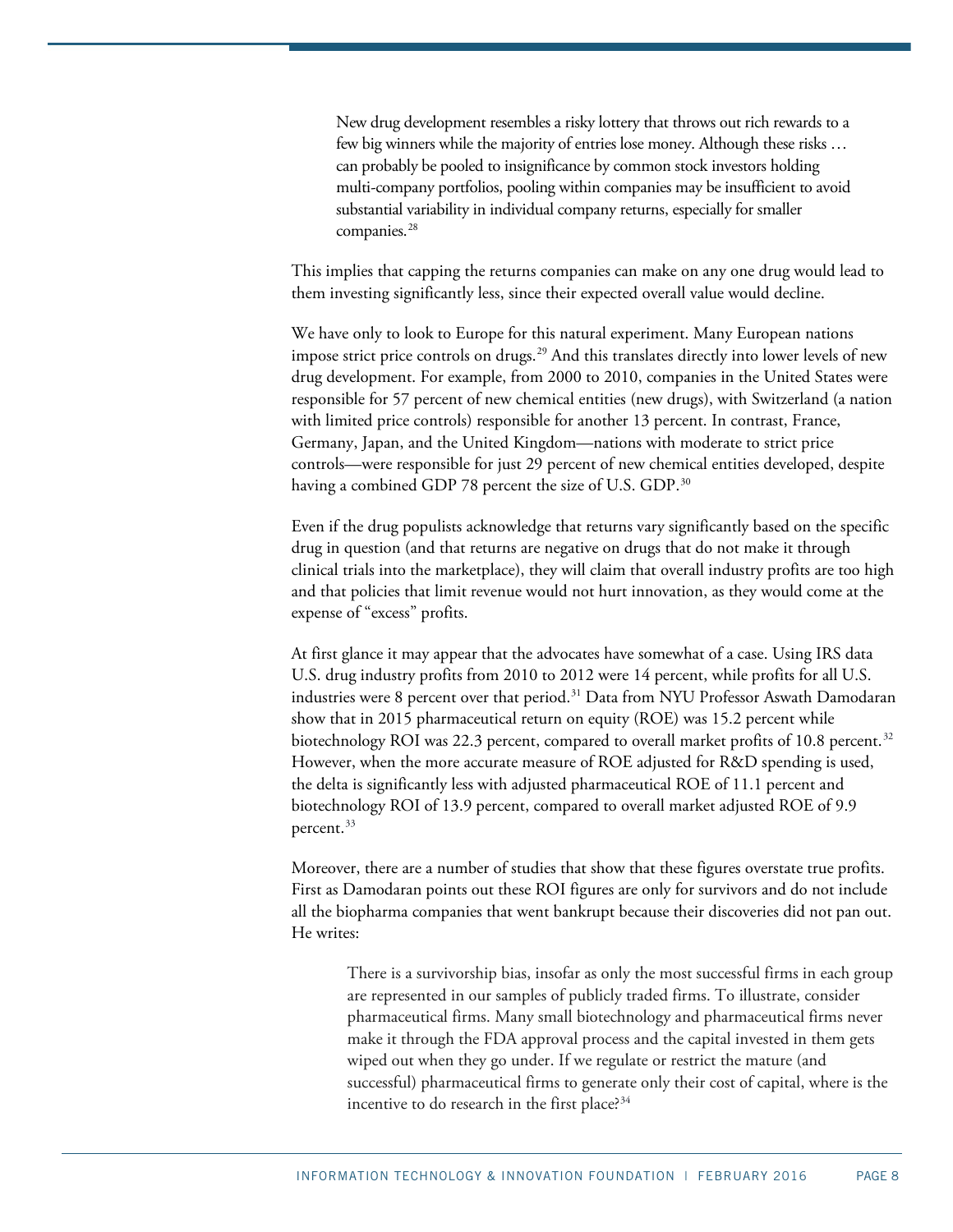Moreover, as Scherer writes:

A more compelling objection is that accounting data on profits yield biased implications, given the special circumstances faced by the pharmaceutical industry. Under standard accounting practice, R&D and new product marketing outlays, both of which are atypically high in pharmaceuticals, are written off as current expenses. Since both, and especially R&D, affect revenues for many years to come, it would be more accurate in principle to capitalize the outlays and then depreciate them over appropriate time periods. Otherwise, the rate of return on "investment" is calculated using an asset base that improperly excludes accumulated intangible R&D and marketing capital. Accounting figures tend to *overstate* the true rate of return on investment under these conditions. Most studies attempting to correct for this accounting bias have reached the same conclusion: reported drug company returns on stockholders' equity are overstated.[35](#page-20-14)

The former Congressional Office of Technology Assessment (OTA) came to a similar conclusion, finding that, "Over a longer span of time, economic returns to the pharmaceutical industry as [a] whole exceeded returns to corporations in other industries by about 2 to 3 percentage points per year from 1976 to 1987, after adjusting for differences in risk among industries. A risk-adjusted difference of this magnitude is sufficient to induce substantial new investment in the pharmaceutical industry."<sup>[36](#page-20-15)</sup>

Even these modestly higher returns should not be cause for significant concern. As the OTA study points out, "Pharmaceutical R&D is a risky investment; therefore, high financial returns are necessary to induce companies to invest in researching new chemical entities."[37](#page-20-16) Scherer writes, "Had the returns to pharmaceutical R&D investment not been attractive, it seems implausible that drug-makers would have expanded their R&D so much more rapidly than their industrial peers."<sup>[38](#page-20-17)</sup>

Moreover, in their quest for lower prices and a more socialized drug industry, drug populists hold out optimistic promises for massive price declines. Yet, as the OTA study found, "Excess returns over R&D costs would be eliminated if the annual revenue per compound was reduced by 4.3 percent over the product's life."[39](#page-20-18) This is a similar finding to the OTA's finding that U.S. drug firms had an average profit rate just 2 to 3 percentage points higher per year than the internal rate of return in control-group industries.<sup>[40](#page-20-19)</sup> In other words, efforts to drive down profits would yield only very small price declines, but as noted below, would generate significant R&D reductions.

In order to defend their revenue-reduction agenda, drug populists try to portray drugdevelopment costs as much lower than they actually are. The Tufts University Center for the Study of Drug Discovery's report, *Cost of Developing a New Drug*, is the baseline study that many cite to understand these costs. In 2014, the Center estimated that the average cost of developing a new drug was \$2.56 billion. This includes out-of-pocket clinical costs and discovery research and preclinical development costs, as well as the cost of capital and the cost of developing drugs that did not make it into the marketplace.<sup>[41](#page-20-20)</sup> Of the \$2.56

Efforts to drive down profits would yield only very small price declines, but would generate significant R&D reductions.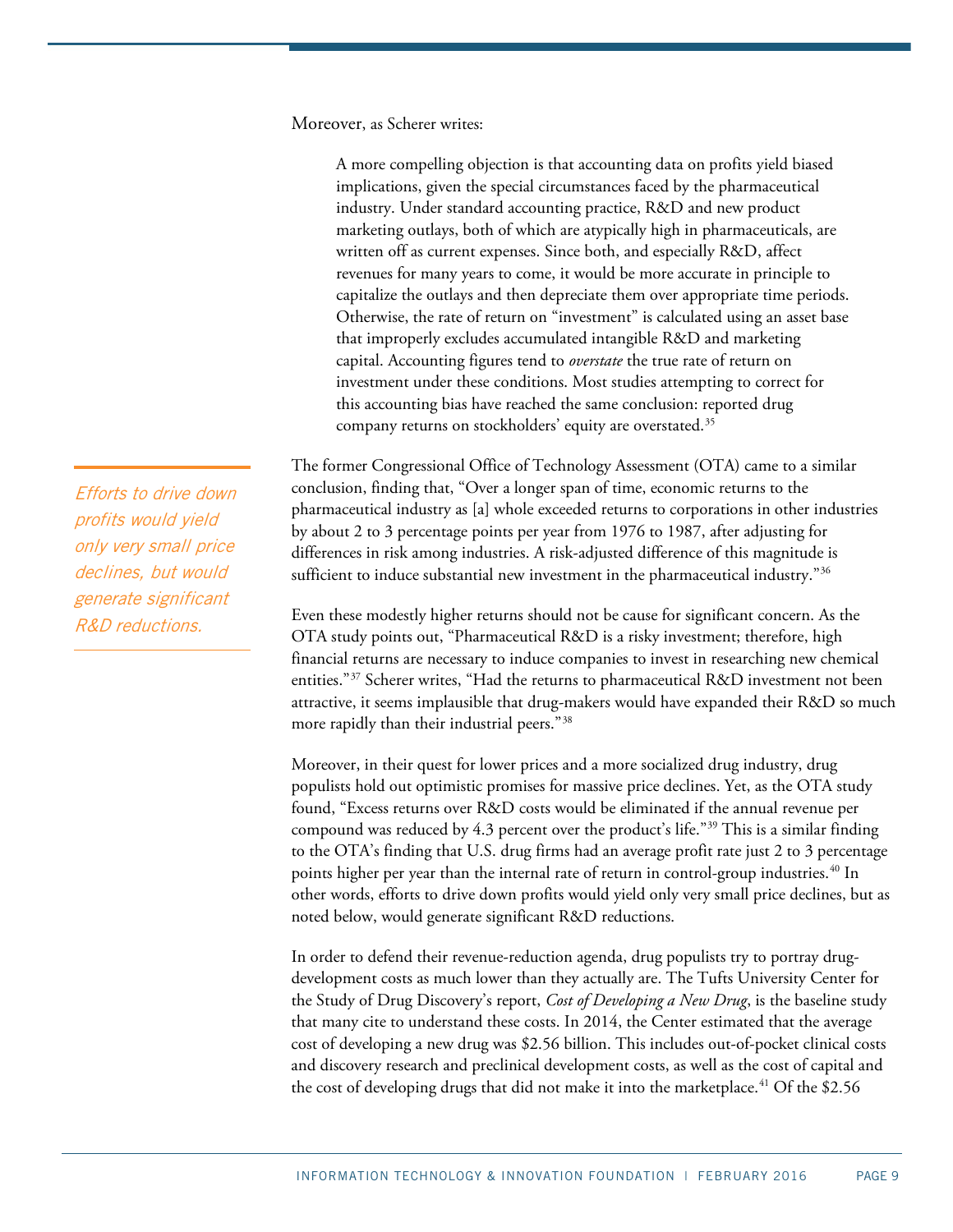billion, \$1.4 billion consisted of out-of-pocket costs, and the remainder was attributed to the cost of capital. This new estimate of average drug development represents an increase from the \$1.1 billion estimated in 2000 (in 2015 dollars), in part because the risk rate increased (there were more failures) plus the higher costs for clinical-phase costs.<sup>[42](#page-20-21)</sup>

In their campaign to show that drug development is actually quite inexpensive, drug populists offer a number of criticisms of the Tufts study. Public Citizen contends that drug development costs are nowhere near as high as industry estimates, arguing that "a more realistic estimate of R&D costs per 'average new drug' is considerably lower."[43](#page-20-22) It cites an OTA study showing lower drug development costs as evidence of the flaws in the Tufts' study but does not point out that the OTA study was from 1993 when drug development costs were lower (due to higher rates of success and much lower spending on R&D) or that the OTA estimates actually were higher than the Tufts' estimates at the time. The OTA report states, "OTA's check revealed a substantial consistency between aggregate R&D spending estimates and the cash outlays per NCE [new chemical entity] estimated by [the] DiMasi study."[44](#page-20-23)

In their attempt to argue for a lower cost than the Tufts' study finds, some argue that it is not appropriate to include the cost of capital.<sup>45</sup> But, unlike many industries where investments (e.g., money spent now to achieve a return later) pay off relatively quickly, in drug development, money spent in any current year will not see returns for more than a decade, and only then if the drug is successful. So not to include the cost of capital is a bit like asking a person if they would be willing to give you \$100 now with the promise that you will give them \$100 in 10 years. No rational person would do this, because they could invest their \$100 somewhere else and get more than \$100 in 10 years. As the OTA states, "Riskier investments require higher dollar returns; otherwise, investors would put their money in safe investments like U.S. Treasury bills or bank certificates of deposit. The riskier the investment, the higher the required return. The rate of return that investors must be able to expect from money invested with a given level of risk is referred to as the investment's 'cost of capital'."[46](#page-21-1) Drug populists who accept the validity of using the cost of capital argue that the Tufts' cost of capital figure is too high. But, again, the OTA study found higher, not lower, rates for the cost of capital for the industry than did the Tufts' study.

Critics also assert that the study does not include the benefits of tax credits—including the R&D tax credit and the orphan drug tax credit—arguing that when these are included the costs of development are lower. But as the Tufts' study concludes, "Tax expenditure data available from the U.S. government on the size of orphan drug tax credits, along with external estimates of aggregate biopharmaceutical R&D expenditures, indicate that U.S. orphan drug tax credits amount to a small share of U.S. aggregate R&D spending by the biopharmaceutical industry."[47](#page-21-2)

Finally, notwithstanding the drug populists' claims that industry R&D and industry revenues are not related, the fact is that they are intimately linked. In fact, the sector is extremely research intensive, investing over 18 percent of its sales in R&D, while accounting for 21 percent of domestic R&D funded by U.S. businesses, more than any

Notwithstanding the drug populists' claims that industry R&D and industry revenues are not related, the fact is that they are intimately linked.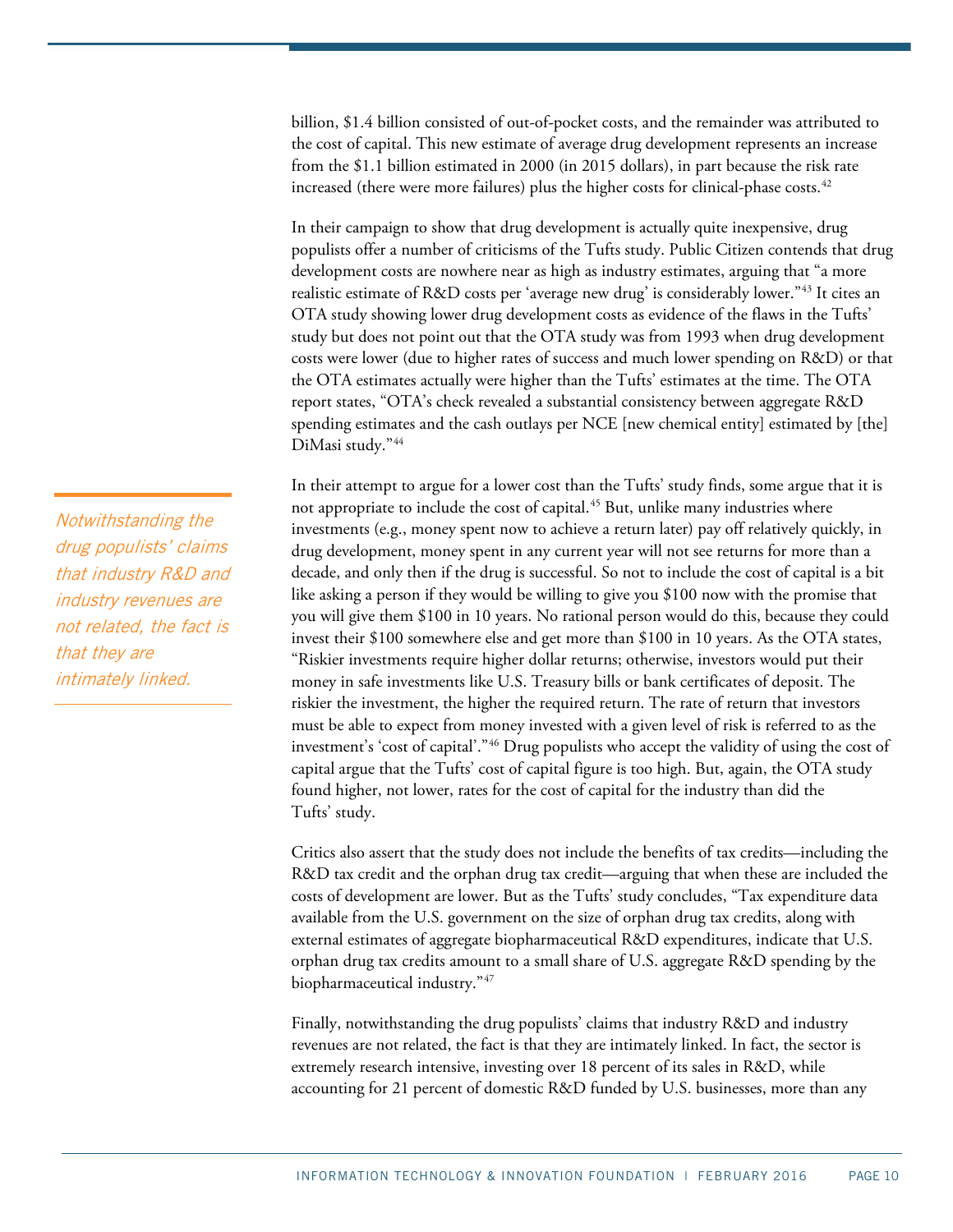other sector of the U.S. economy.<sup>[48](#page-21-3)</sup> (At the same time, America's life-sciences industry led by the biopharmaceutical sector—leads all industries in volume of research performed.) [49](#page-21-4) Limiting industry revenues would mean less investment in R&D. In other words, capping revenues would cap drug discovery. As Scherer writes:

Governmental bodies that regulate prices and profits characteristically have a myopic bias. They are inclined toward what might be called 'Willie Sutton' regulation, emphasizing recapture of 'excess' profits on the relatively few highly profitable products without taking into account failures or limping successes experienced on the much larger number of other entries. If profits were held to 'reasonable' levels on blockbuster drugs, aggregate profits would almost surely be insufficient to sustain a high rate of technological progress. Assuming that important new drugs yield substantial consumers' surplus untapped by their developers, consumers would lose along with the drug companies. Should a tradeoff be required between modestly excessive prices and profits versus retarded technical progress, it would be better to err on the side of excessive profits.<sup>[50](#page-21-5)</sup>

A number of studies find this causal relationship. For instance, as the Organization for Economic Cooperation and Development (OECD) writes, "There exists a high degree of correlation between pharmaceutical sales revenues and R&D expenditures." Indeed, as Figure 1 illustrates, recent data from the United Kingdom's Department of Innovation, Universities, and Skills R&D Scoreboard show a very strong relationship between R&D expenditures and sales for the largest 1[51](#page-21-6) pharmaceutical firms worldwide.<sup>51</sup> Likewise, Henderson and Cockburn have identified scale effects for R&D in the pharmaceutical industry, finding that R&D expenditures are directly proportional to the amount of sales revenues available to undertake R&D investment.<sup>52</sup> This is why academic research shows a statistically significant relationship between a biopharma enterprise's profits from the previous year and its R&D expenditures in the current year. Indeed, Simanjuntak and Tjandrawinata estimate that a 1 percent increase in a firm's one-year lagged profitability is accompanied by a 0.2 percent increase in the firm's R&D expenditure.<sup>[53](#page-21-8)</sup> Moreover, the pharmaceutical firms with the greatest sales are also the ones with the largest R&D investments, which may in part explain why most global R&D investments are undertaken by the largest multinational firms.<sup>[54](#page-21-9)</sup> Symeonidis notes that this is in part because large firms are better able to spread the risks of R&D uncertainty, since they can undertake several projects simultaneously.<sup>[55](#page-21-10)</sup>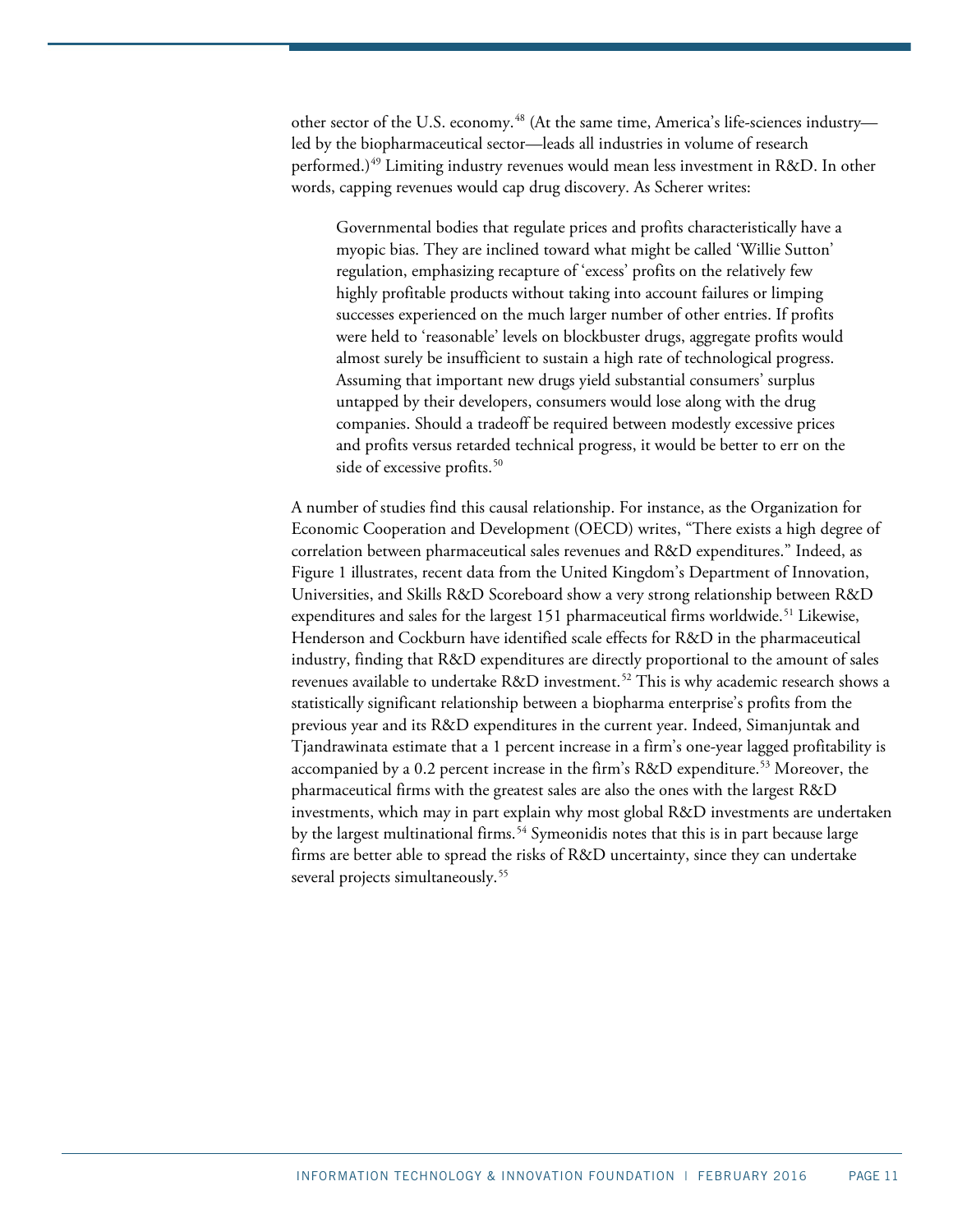

**Figure 1: R&D Expenditures and Sales in the Pharmaceutical Industry, 2006[56](#page-21-11)** Sales in millions USD

As OTA noted in its report *Pharmaceutical R&D Costs, Risks, and Rewards*, "The rapid increase in revenues for new drugs throughout the 1980s sent signals that more investment would be rewarded handsomely. The pharmaceutical industry responded as expected, by increasing its investment in R&D."<sup>[57](#page-21-12)</sup> The OTA report goes on to contend that lower prices would mean that "Research on pioneer drugs could also decline as firms realize that the returns to the winner are likely to be reduced by early price competition from me-too drugs."[58](#page-21-13) Likewise, the Government Accountability Office (GAO) asserts that pharmaceutical spending control policies "would decrease R&D spending."[59](#page-21-14) Similarly the Congressional Research Services writes, "Actual experience and cited studies suggest that companies which do not control the results of their investments—either through ownership of patent title, exclusive license, or pricing decisions—tend to be less likely to engage in related R&D."[60](#page-21-15) That is in part why Simanjuntak and Tjandrawinata find a statistically significant relationship between profits from the previous year and R&D expenditure in the next year. $61$ 

One reason why Europe has produced fewer biopharmaceutical innovations than the United States is because its biopharmaceutical firms have not generated as much profit (which can be reinvested in R&D) as U.S. firms. That explains why, in the 2000s, more new chemical entities were developed in the United States than in the next five nations— Switzerland, Japan, the United Kingdom, Germany, and France—combined.<sup>[62](#page-21-17)</sup> For example, Golec and Vernon demonstrate that, because of price regulations, "European Union [EU] pharmaceutical firms are less profitable, spend less on R&D..."<sup>[63](#page-21-18)</sup> By using data from 1986 through 2004, they go on to show that the economic tradeoff for the EU, by maintaining real pharmaceutical prices constant over 19 years, was forgoing about 46 new medicine compounds and 1,680 research jobs. Golec and Vernon took this one step further by presenting a counterfactual scenario of the United States adopting EU-level price

Note: The data were prepared on the basis of annual reports and consolidated accounts received up to and including 31 July 2006. Annual reports with a year-end older than 30 months from the cut-off date or a publication date older than 24 months from cut-off date are excluded. Source: DIUS (2007)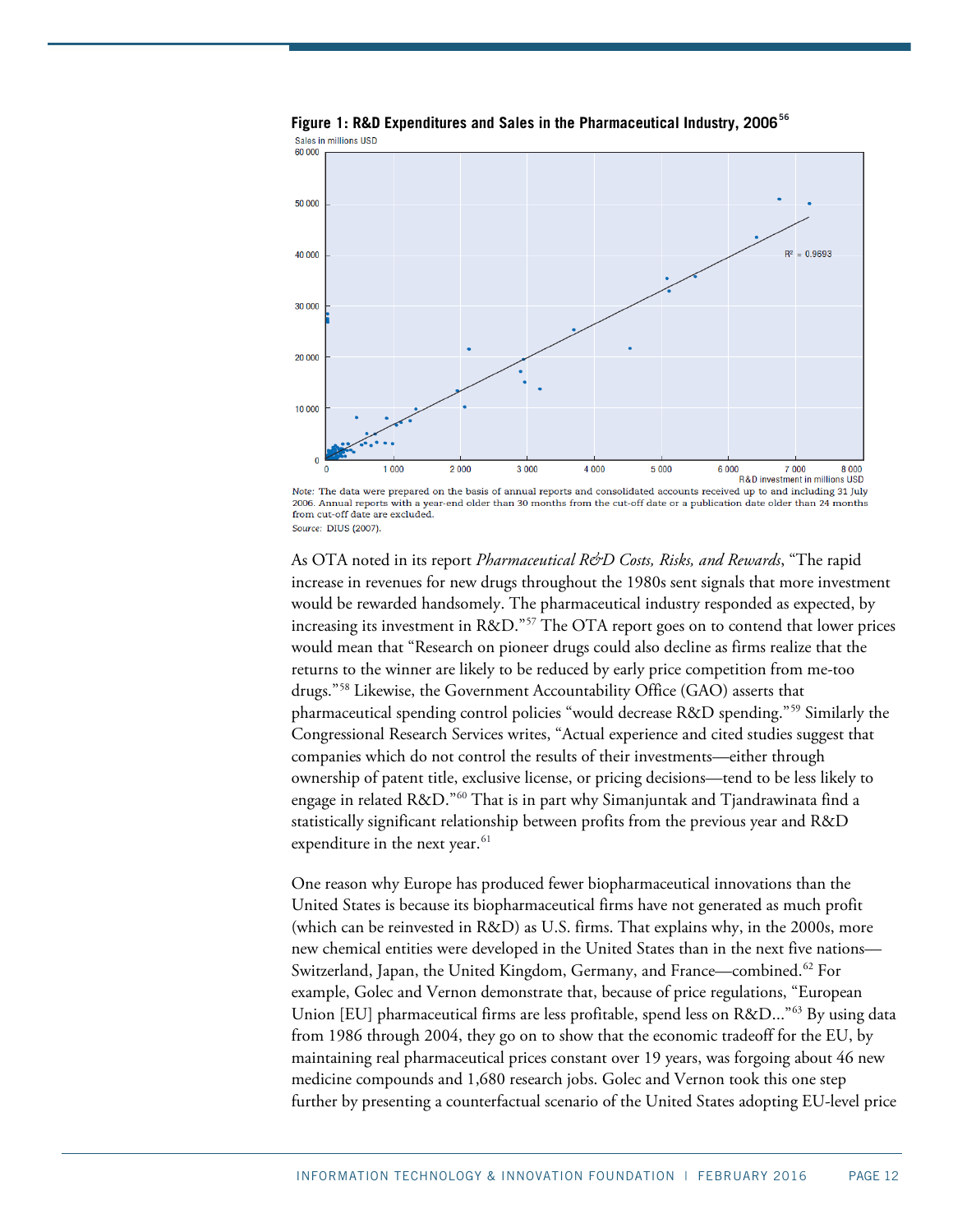controls over the same time period and estimate that similar price controls would have resulted in 117 fewer new medicine compounds and 4,368 fewer research jobs.<sup>[64](#page-21-19)</sup> Maloney and Civan use a cross sectional analysis to estimate that a 50 percent drop in U.S. drug prices could see the number of drugs in the development pipeline reduced by between 14 and 24 percent. [65](#page-21-20)

#### Drug Libertarians' Position

Just as the populists question the efficiency of government funding, drug libertarians question the efficacy of government investment in life-sciences research. Townhall.com, a conservative website, mocks NIH for funding research to study the effects of alcohol on monkeys, claiming the money was flushed down the drain.<sup>[66](#page-21-21)</sup> Clearly the author is not aware that alcoholism is a serious medical problem in America and that monkeys are often the best animal to study for life-sciences experiments because they are close to humans genetically. Likewise, former Republican Senator Tom Coburn called NIH to task for funding research on the effect of massage on muscle health, implying that funding this kind of research meant that NIH did not need additional funds for life-sciences research.<sup>67</sup> But the muscle research in question could address whether massage is an effective medical treatment, important because medical science currently cannot assess the effects of massage at the molecular level. Michael Tanner of the Cato Institute writes, "there is no reason that government medical research shouldn't receive the same critical scrutiny as any other program," implying large amounts of waste.<sup>[68](#page-21-23)</sup> Terry Jeffrey writes in Townhall.com that NIH funding is "an uncontrollable malignancy" and that Congress should cut its funding (e.g., "amputate the extremities").<sup>[69](#page-21-24)</sup> Just as liberals want to save money by cutting drug revenues, conservatives want to save money by cutting federal funding. As Kevin Glass writes, "NIH funding has been something conservatives have tried to target in the past as a place for the government to save money."[70](#page-21-25) In this framing, large funding cuts to federally supported medical research would not hurt drug innovation. To be clear, this does not mean that NIH policies could not be improved. For example, some have argued that NIH should encourage more grants to younger researchers and fund more goal-oriented research.<sup>[71](#page-21-26)</sup> But, it's one thing to argue constructively about how to improve federal funding of life-sciences research; it's quite another to ideologically oppose the very function.

# **Argument 3: Neither Government nor Industry R&D Is Needed for Drug Discovery and Development**

In order to gain adherents and support their ideological goals—for the left, to roll back the biopharma industry and for the right, to roll back government funding—advocates on both sides know they need a narrative to explain how their agenda will not hurt innovation.

#### Drug Populists' Position

As noted above, the left argues that there is waste and excess profits and that cutting prices would only cut waste, not R&D. But even if they were to acknowledge that reduced revenues from price controls and weaker intellectual property protections would lead to lower levels of industry R&D, they argue that this can be offset by other mechanisms, particularly by an increased government role in drug development. In their quest to shrink the for-profit drug discovery and development industry, drug populists have floated a variety of proposals, including having employers pay a medical research fee, which they

Academic research shows a statistically significant relationship between profits from the previous year and R&D expenditure in the current year.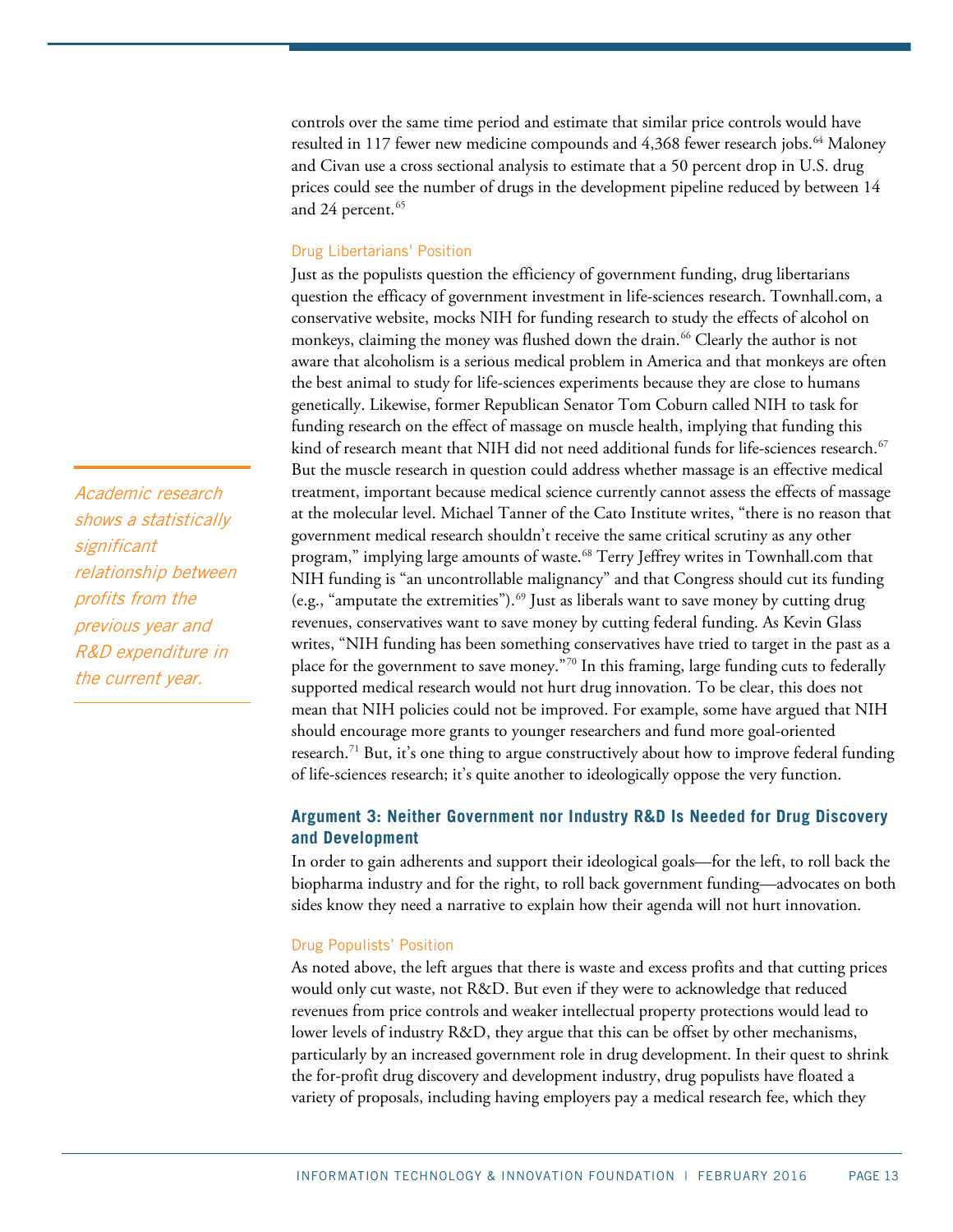would allocate to any research organization, including government; subjecting firms to compulsory licenses (where they must make patented discoveries available to other firms) but having the government pay patent holders directly to compensate them; having the government buy patents from firms through an auction; establishing government-funded corporations to develop and sell drugs; using prizes; $^{72}$  $^{72}$  $^{72}$  and, finally, giving NIH the task.

For example, Baker writes, "We could expand the public funding going to NIH or other public institutions and extend their charge beyond basic research to include developing and testing drugs and medical equipment."<sup>[73](#page-22-0)</sup> Knowledge Ecology International, a leading drug populist organization, has advocated eliminating drug patents and instead having the government issue prizes for drug development. It cites proposed legislation by Senator (and presidential candidate) Bernie Sanders (D-VT) to create a Medical Innovation Prize Fund that would equal 0.55 percent of U.S. GDP, an amount greater than \$80 billion per year, with the federal government funding half and private health insurance companies the other half.

There are multiple problems with these proposals, but the most central is that—in the political and fiscal environment where Congress cannot even index the gas tax to inflation to pay for badly needed roads and bridges (even with gas prices at their lowest levels in a generation)—the chances that Congress would be willing to appropriate the funds needed for any of these proposals is close to zero. The NIH budget is approximately \$30 billion, while the U.S. biopharma industry invested over \$51 billion in R&D in 2014. [74](#page-22-1) Even if the drug populists were correct that half of this funding is unnecessary, taxes would still have to be raised by \$33 billion or more to pay for this. As Baker writes, "The government already spends more than \$30 billion a year to finance biomedical research through the National Institutes of Health. It would probably be necessary to increase this amount by \$50-\$60 billion a year in order to replace the funding currently supported through patent monopolies.<sup>"[75](#page-22-2)</sup> But given the unwillingness of the public or lawmakers to support higher taxes or spending, these proposals to replace private revenue with government spending would almost certainly lead to reduced overall spending (combined private and public) on biomedical innovation. Even if government took on more of the burden of drug development and prices became cheaper because more of the work was subsidized, this would only represent a shift in costs from patients and insurance companies paying for drug development through drug revenues to insurance companies and taxpayers paying for drug development through insurance premiums and taxes.

Second, even if by some miracle there were the political will to raise higher taxes for much more government-funded drug discovery, the idea that government can do this without industry is wrong. As the National Academies of Science wrote, relying on earlier data on costs, "The cost of developing a new drug has been estimated to be more than \$1 billion. Development of this scale involves multiple financing mechanisms, as well as the involvement of numerous partners throughout the process."[76](#page-22-3) Moreover, intensive privatesector investment in life-sciences R&D has generated tremendous results, with the Tufts Center for the Study of Drug Development finding that, among 35 drugs and drug classes, private-sector research was responsible for central advances in basic science for 7, in applied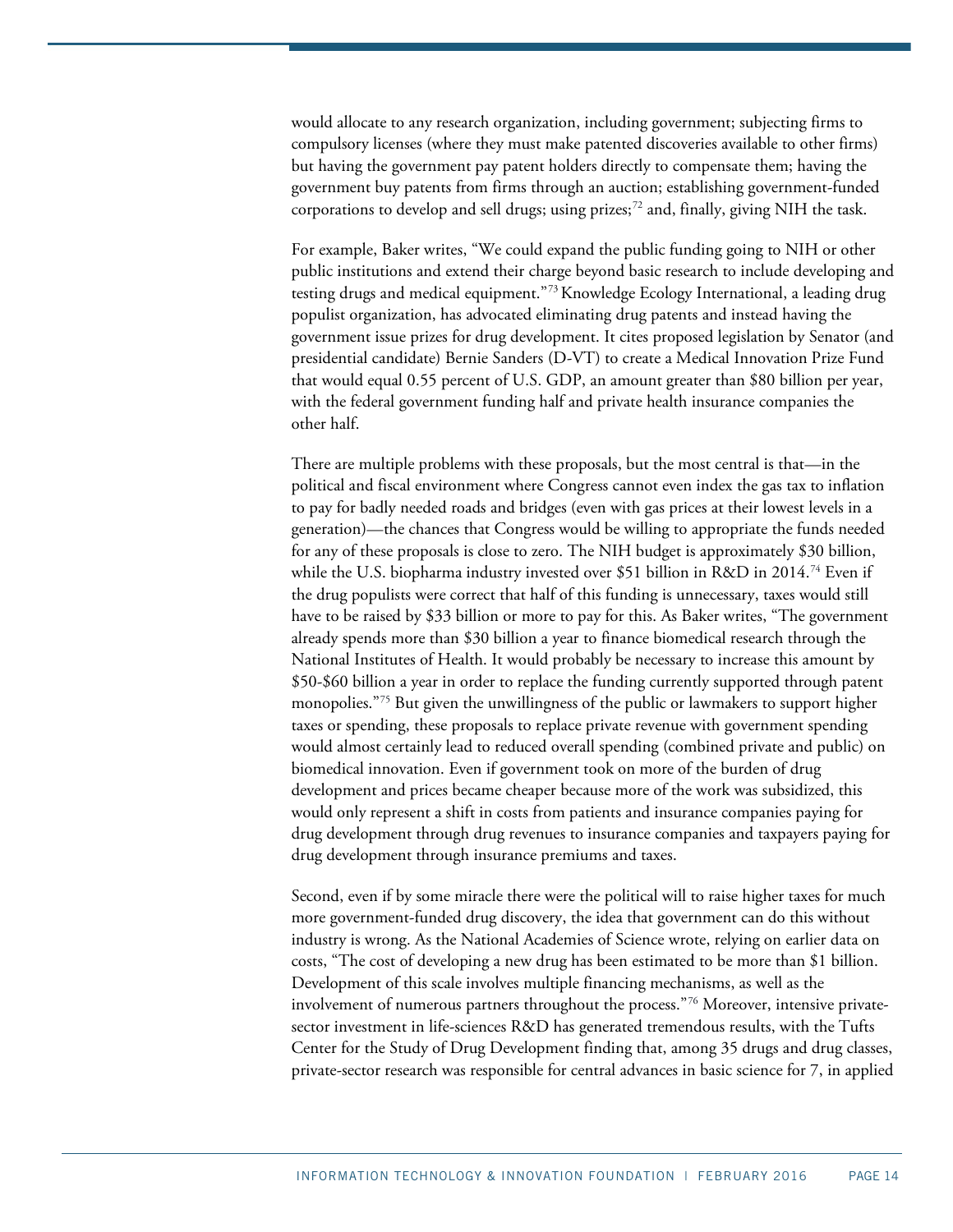science for 34, and in the development of drugs yielding improved clinical performance or manufacturing processes for 28.[77](#page-22-4)

A third problem with these proposals is that they imply that the government will make better allocation decisions than industry. But there is no evidence for this. In fact, as the report *Wealth, Health and International Trade in the 21st Century* points out, "it is questionable that public sector actors would be more efficient in allocating resources to research scientists and others working in pharmaceutical R&D than private sector decisionmakers for whom efficiency is vital.["78](#page-22-5) Moreover, as the report continues, "It is also doubtful that if the possibility of private industrial profit were removed from their calculations, governments would wish to give medical developments that will in time lead to end points such as increased survival in later life the same degree of priority that is afforded to them under present arrangements."<sup>[79](#page-22-6)</sup> This is not to say that the government process would be inferior; it is to say that there is no evidence it would superior. Again, we need both. Government, in part by leveraging peer review practices, does a good job identifying areas of science to pursue, while industry does a good job identifying the drugs society needs.

#### Drug Libertarians' Position

The right starts its argument with the claim that government research funding is less effective than private spending. Libertarian author and U.K. politician Matt Ridley, in a recent *Wall Street Journal* essay entitled ["The Myth of Basic Science,](http://www.wsj.com/articles/the-myth-of-basic-science-1445613954)" argued that federal funding for research is detrimental: "Heretical as it may sound, 'basic science' isn't nearly as productive of new inventions as we tend to think."<sup>[80](#page-22-7)</sup> Likewise, the Cato Institute's Michael Tanner argues that empirical studies suggest that the rate of return on publicly financed research is much lower than that of research financed by the private sector, implying that it is better if the private sector performs relatively more life-sciences research. But the studies Ridley and Tanner cite to support their claim actually do not support it.<sup>[81](#page-22-8)</sup> Moreover, studies by Cockburn and Henderson find that the "rate of return to government funded biomedical research may be 30% a year, a figure that may actually be higher because calculations do not account for the broader effects of pharmaceutical innovation on health and well-being." [82](#page-22-9)

And just like the left, which argues that government can develop drugs, the right argues that industry can adequately support basic science and knowledge discovery. We can cut government funding of NIH, and the biopharma industry will jump in and fill in the gap, with no reduction of life-sciences discoveries, goes their argument. This is the argument that government-funded research crowds out private-sector-funded research. For example, Ridley argues that "for more than a half century, it has been an article of faith that science would not get funded if government did not do it, and economic growth would not happen if science did not get funded by the taxpayer." Ridley argues that "there is still no empirical demonstration of the need for public funding of research." Tanner agrees: "there is no evidence that the private sector is incapable of financing medical research." He goes on to say, "we should ask whether government funding of medical research is really necessary. There is no proof that the private sector is incapable of financing medical research, either for profit or as charity."[83](#page-22-10)

Government, in part by leveraging peer review practices, does a good job identifying areas of science to pursue, while industry does a good job identifying the drugs society needs.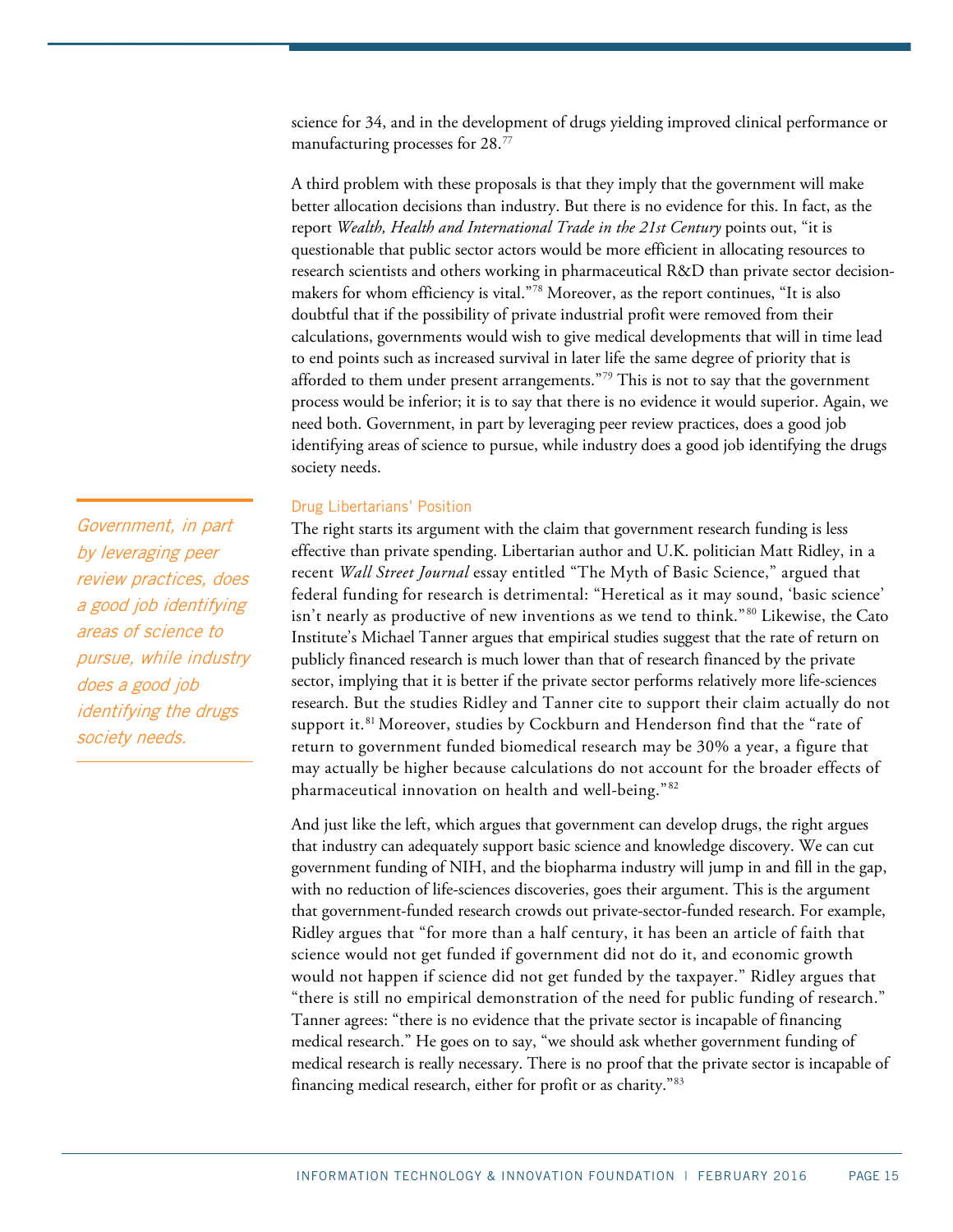But when one examines these claims of crowding out, one finds a much different story. Tanner claims that an OECD study found that government support of research crowds out business research funding.<sup>[84](#page-22-11)</sup> In fact, what this study found was that direct public funding of business R&D may, in some circumstances, crowd out business R&D, not that funding of basic science at universities and federal laboratories does. Moreover, the study found that this crowding out only occurred if government funding was more than 25 percent of business funding. In the United States, it is only 12 percent.<sup>[85](#page-22-12)</sup> Moreover, in an OECD study entitled *The Impact of Public R&D Expenditures on Business R&D*, the researchers found that "direct government funding of R&D performed by firms (either grants or procurement) has a positive effect on business financed R&D (one dollar given to firms results in 1.70 dollars of research on average)." This is evidence of "crowding in," not crowding out.<sup>[86](#page-22-13)</sup> Most other studies of the issue find similar results, with the effect differing from around 10 cents<sup>[87](#page-22-14)</sup> to 30 cents additional R&D for every one dollar of government funding for university or government laboratory research.<sup>[88](#page-22-15)</sup>

If anything, there is an increased, not decreased, need for government support for lifesciences research. As an OECD study argues, "It is particularly important for governmentfunded research to continue to provide the early seeds of innovation. The shortening of private-sector product and R&D cycles carries the risk of under-investment in scientific research and long-term technologies with broad applications."[89](#page-22-16) Likewise, the National Academy of Sciences notes, "Fewer investments in basic research (by NIH) can result in fewer new drug therapy candidates, which in turn can result in fewer investments by private industry to advance promising candidates."[90](#page-22-17) Likewise, the Tufts Center for Drug development writes, "These scientific and development histories demonstrate the rich interconnectivity of all sectors in the drug-discovery and drug-development ecosystem."[91](#page-22-18) This is why the Battelle Memorial Institute found that "NIH funded research produced an average of 5.9 patents per \$100 million in R&D expenditures from 2000-2013—or at a rate of one patent per every \$16.9 million in NIH funding." The report went on to find that "NIH patents also averaged 5.14 forward citations, meaning the NIH is an integral part of the knowledge chain for \$105.9 million in downstream R&D for every \$100 million in taxpayer funded. These downstream connections represent other research organizations, in both the private and public sector, leveraging NIH discoveries into follow-on R&D spending that is equal to the original federal investment—supporting high skilled, high-wage R&D jobs."[92](#page-22-19)

One reason federal support for basic and early-stage applied research is a complement to private research is that industry is able to build on the knowledge discoveries from publicly supported life-sciences research, making their own research more productive and effective. These "spillovers" provide firms with a common platform of basic knowledge, and thus induce greater levels of innovation. For the life-sciences industry, Ehrlich finds that a dollar of NIH support for research leads to an increase of private medical research of even greater levels, roughly 32 cents.<sup>[93](#page-22-20)</sup> After reviewing over 60 academic articles on whether publicsector R&D crowds out private-sector investments, Cockburn and Henderson conclude, "There are a number of econometric studies that, while imperfect and undoubtedly subject to improvement and revision, between them make a quite convincing case for a high rate of return to public science in this [life-sciences] industry. It is worth noting that there are, so

The reason why public funds are so important to the life-sciences industry is because, unlike many other industries, the majority of valueadded from the lifesciences industry is derived from radical innovation drawn from basic science.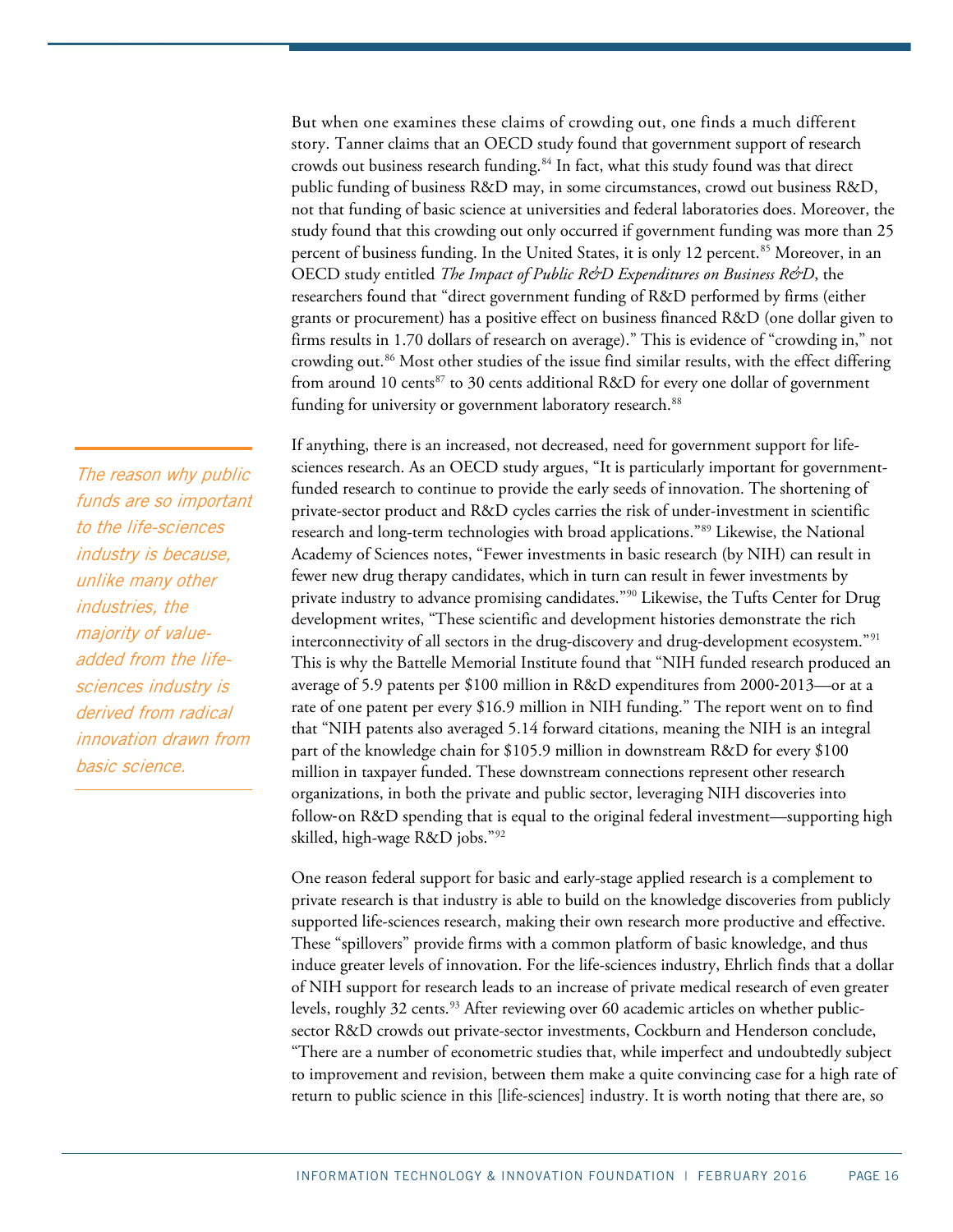far as we are aware, no systematic quantitative studies that have found a negative impact of public science."[94](#page-22-21) Similarly, a 2012 report by the Milken Institute found that \$1 of NIH funding boosted the size of the bioscience industry by \$1.70 and that the long-term impact may be as high as \$3.20 for every dollar spent.<sup>[95](#page-22-22)</sup> A 2013 report by Battelle found that, looking solely at federal support for the Human Genome Project between 1988 and 2012, every dollar of federal funding helped generate an additional \$65 dollars in genetics-related private activity.[96](#page-22-23)

The reason why public funds are so important to the life-sciences industry is because, unlike many other industries, the majority of value-added from the life-sciences industry is derived from radical innovation drawn from basic science. At the advent of the modern life-sciences industry in the 1960s and 1970s, it typically took many years for federally funded research to impact the private sector. More recent revolutions in techniques in biotechnology, including "mechanism-driven" drug design, have made publicly funded basic R&D more relevant to pharmaceutical firms in the near term.<sup>[97](#page-23-0)</sup> Indeed, the lifespan of R&D to commercialization (as defined by patents) is substantially longer in life sciences than other industries, taking on average between 12 and 14 years.<sup>[98](#page-23-1)</sup> In this sense, publicly funded basic R&D generates more than just papers, pure knowledge, and post-graduates; public sector funds increase the productivity of the industry as a whole by facilitating an environment of readily valuable basic R&D. Public R&D within the life-sciences industry leads to the development of "infrastructure knowledge," or skills acquisition, techniques, and research tools that increase the expected rate of return for private-sector R&D projects.<sup>[99](#page-23-2)</sup>

### **SHORT-SIGHTEDNESS ON THE LEFT AND THE RIGHT**

There is one final issue that drug populists and drug libertarians have in common when it comes to their ideal system for drug discovery and development: They both privilege current consumption over future innovation. Generating innovation, whether in drugs or any other product or service, requires setting aside current consumption hopefully in order to achieve some future benefit. Society gains no net benefit today from R&D performed today. R&D funding diverts societal output that could instead be going to current consumption: more police protection, more televisions, more vacations. But a society that privileges current consumption over investment in the future through innovation is a society where the pace of innovation will grind to a halt. In other words, in considering access to and the price of medicines, policymakers must balance the interests of present versus future generations. Low prices today mean less biopharma innovation tomorrow. This is a critical issue because, despite the amazing biopharma breakthroughs of the last half century, we are far from discovering all that needs to be discovered, and failure to obtain the needed breakthroughs will cost society money in the future, not to mention deprive tens of millions of people of the cures they need. For example, the financial impact of Alzheimer's disease is expected to soar to \$1 trillion per year by 2050, with much of the cost borne by the federal government, according to the Alzheimer's Association report *Changing the Trajectory of Alzheimer's Disease*. [100](#page-23-3) Thus there is good reason to be deeply concerned with continuing to invest in finding solutions to diseases and conditions that remain unsolved by medical science. But doing so requires preserving sufficient incentives to invest in biomedical research. Otherwise, we will be left with the stock of drugs we have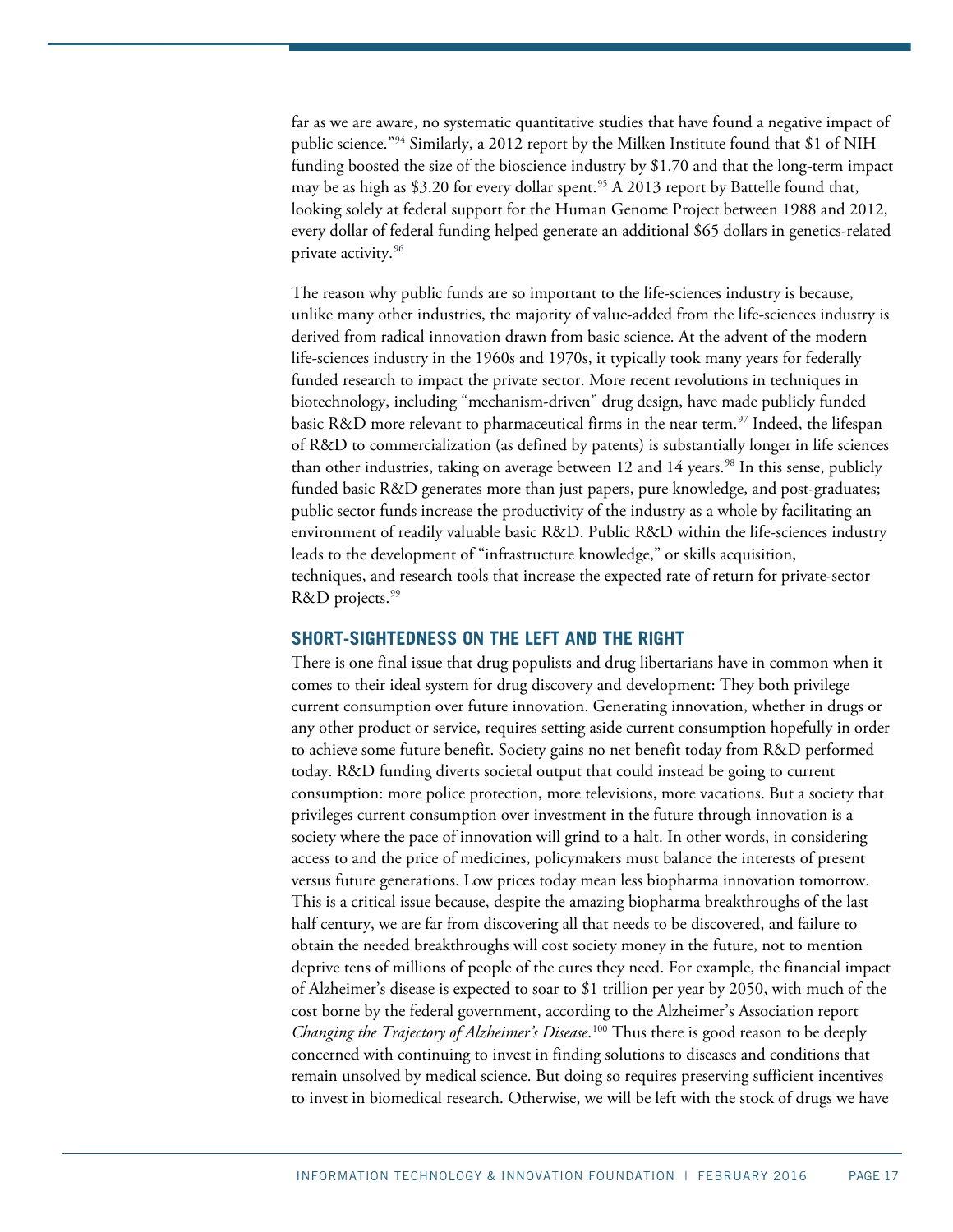today, and our children will be taking the same drugs we take today, not better ones or drugs that provide new cures.

Moreover, a healthy, innovative biopharma industry promotes a thriving generics sector. The research-based biopharmaceutical industry invests in breakthrough drugs that become the inexpensive generic drugs of tomorrow. As Scannell notes, "Nearly all the generic medicine chest was created by firms who invested in R&D to win future profits that they tried pretty hard to maximize; short-term financial gain building a long-term common good."[101](#page-23-4) As Scannell points out, "I would guess that one can buy today, at rock bottom generic prices, a set of small-molecule drugs [non-biotech drugs] that has greater medical utility than the entire set available to anyone, anywhere, at any price in 1995."[102](#page-23-5) This balanced system explains how the United States has been able to foster both the world's leading innovative biopharma sector as well as thriving generics competition that fills over 85 percent of U.S. prescriptions. But parties that would vitiate, variously, the public and private sectors' roles threaten to undermine the very foundation of this productive and healthy American life-sciences innovation ecosystem.

#### Drug Populists' Position

For many on the left, the focus is on improving the quality of life and economic conditions for people today, especially low-income individuals in America and most in developing nations. As such, they are more willing to sacrifice future innovation for current welfare. For them, lower drug prices, even if they come at the expense of better medicines in the future, are worth it. To be sure, how much to invest in innovation is a worthy discussion, but drug populists should acknowledge that a tradeoff exists between low drug prices for people today and better drugs tomorrow. Instead, they argue that there is no such tradeoff.

#### Drug Libertarians' Position

For many on the right, it is not just that the private sector is privileged over the public sector, it is that current consumption is privileged over future investment, especially if that investment is made collectively, through government spending. For them, better to let taxpayers keep "their" money for current consumption than to let the government invest it for some potential outcome in the future.

## **CONCLUSION**

America did not get to be the global leader in biomedical innovation by accident or because we had more sick people. We achieved that status because policymakers from both sides of the aisle architected a public-private partnership where the public sector made robust investments in scientific research and where public policies, including strong intellectual property protections and market-based drug pricing, combined to fuel private-sector investment, innovation, and jobs creation.

The policy paths advocated by the drug populists on the left and the drug libertarians on the right would, if followed, significantly damage this highly effective innovation ecosystem. Following the drug libertarians' counsel would mean less private-sector biomedical innovation because U.S. biopharma companies would have access to less scientific information and less biomedical talent coming out of universities. Following the

In considering access to and the price of medicines, policymakers must balance the interests of present versus future generations. Low prices today mean less biopharma innovation tomorrow.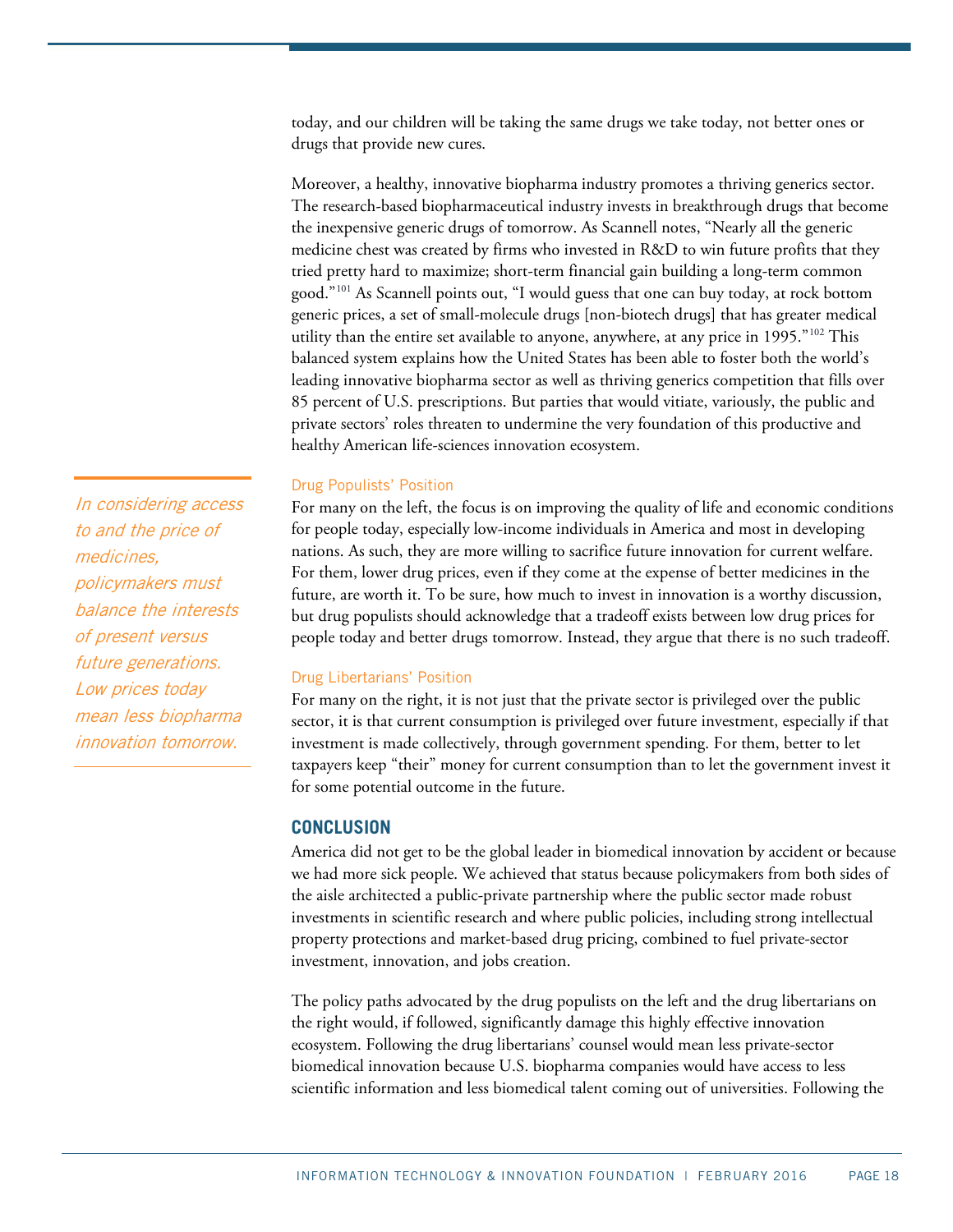drug populists' counsel would mean significantly reduced revenues for biopharma innovators, which would translate into reduced expenditures on the R&D needed to find better and more cures.

This does not mean that the U.S. system is perfect and cannot be improved. NIH funding, despite recent increases by Congress, is still significantly below levels (as a share of GDP) attained after the NIH budget doubling of the 1990s and 2000s. Indeed, following a decade of remarkable public sponsorship of medical research with growth exceeding 7 percent per year in the 1990s, NIH funding declined nearly 2 percent per year in real terms after the mid-2000s; this decrease represents a 13 percent decrease in NIH purchasing power (after inflation adjustment) since 2004.<sup>[103](#page-23-6)</sup> There is still room for improvement on NIH research grant funding, including ensuring more higher-risk research is funded and more funding is available to younger scientists. On the private side, there is more work to be done on finding new methods and models to reduce the costs involved in drug discovery and development, including perhaps more cooperative research models focused on particular types of diseases or challenges, such as NIH's new Accelerating Medicines Partnership.<sup>[104](#page-23-7)</sup> And Congress could make the tax code more supportive of high-risk R&D, including by expanding the R&D tax credit and instituting an "innovation box."[105](#page-23-8) And as ITIF recently recommended, other nations should step up to the plate as well, increasing not only their funding for biomedical research but also doing more to respect intellectual property and to pay closer-to-market prices for drugs.<sup>[106](#page-23-9)</sup> But these are needed improvements to the current largely successful model, not a wholesale rejection of it.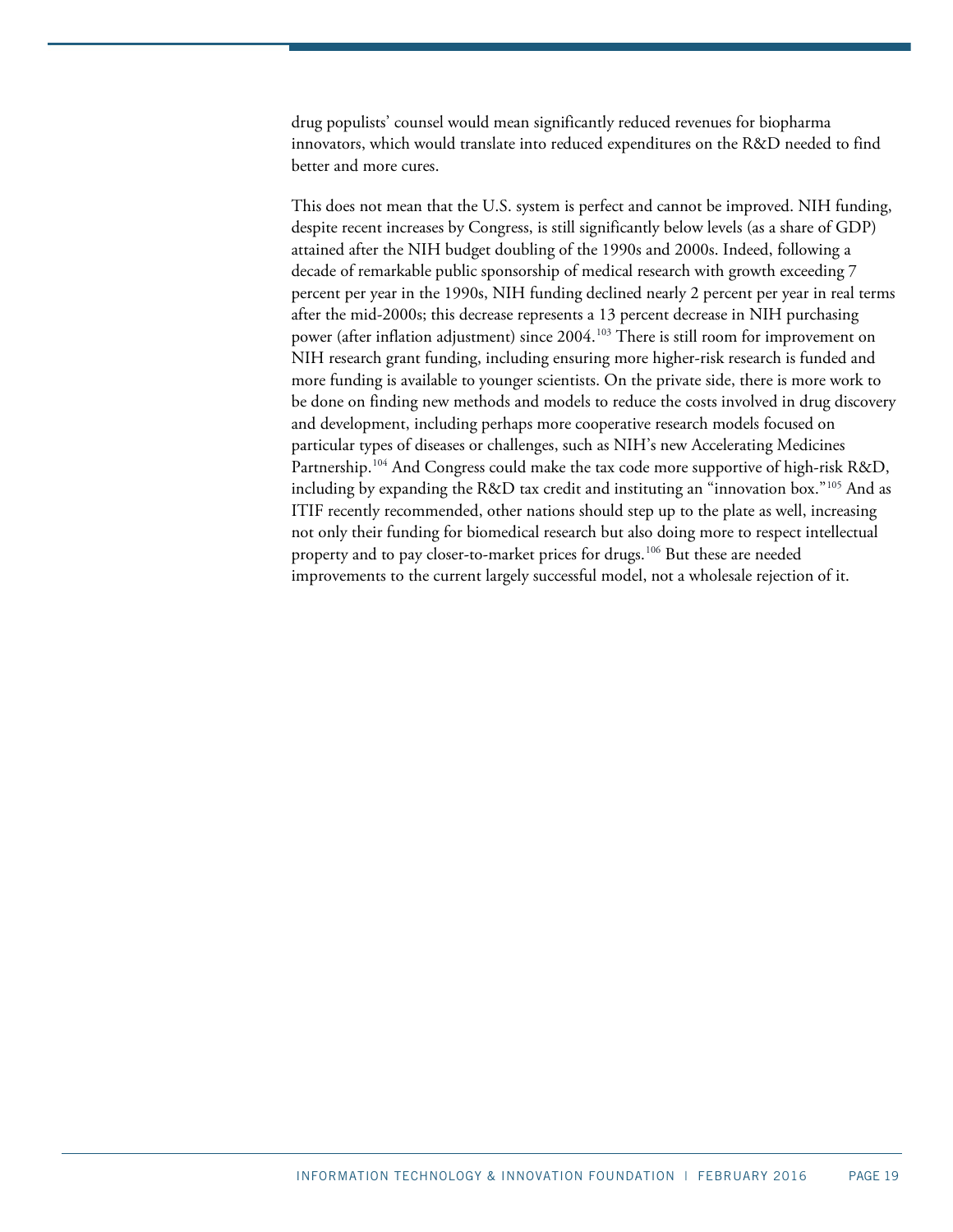## <span id="page-19-0"></span>**ENDNOTES**

- 1. According to the U.S. Bureau of Labor Statistics, the Pharmaceutical and Medicine Manufacturing employs 272,900, with a mean wage of \$66,400 compared to a mean wage \$47,230 for the overall economy. U.S. Bureau of Labor Statistics, Occupational Employment Statistics (NAICS 325400 – Pharmaceutical and Medicine Manufacturing; accessed February 17, 2016), [http://www.bls.gov/oes/current/naics4\\_325400.htm;](http://www.bls.gov/oes/current/naics4_325400.htm) U.S. Bureau of Labor Statistics, Occupational Employment Statistics (May 2014 National Occupational Employment and Wage Estimates; accessed February 17, 2016)[, http://www.bls.gov/oes/current/oes\\_nat.htm.](http://www.bls.gov/oes/current/oes_nat.htm) See also "The U.S. Biopharmaceutical Industry: Perspectives on Future Growth and The Factors That Will Drive It" (Battelle and The Pharmaceutical Research and Manufacturers of America, April 10, 2014), http://www.phrma.org/sites/default/files/pdf/2014-economic-futures-report.pdf.
- <span id="page-19-1"></span>2. Ibid.
- <span id="page-19-2"></span>3. The Center for American Progress (CAP), "The Senior Protection Plan: \$385 Billion in Health Care Savings Without Harming Beneficiaries" (CAP Health Policy Team, November 2012), [https://cdn.americanprogress.org/wp-content/uploads/2012/11/SeniorProtectionPlan-3.pdf.](https://cdn.americanprogress.org/wp-content/uploads/2012/11/SeniorProtectionPlan-3.pdf)
- <span id="page-19-3"></span>4. Wallid F. Gellad et al., "What If the Federal Government Negotiated Pharmaceutical Prices for Seniors? An Estimate of National Savings," *Journal of General Internal Medicine* 23, no. 9 (2008): 1435–40.
- <span id="page-19-4"></span>5. Edwin Park, January Angeles, and Sarah Lueck, "Reducing Medicaid and Medicare Drug Costs Could Help Pay for Health Reform" (Center on Budget and Policy Priorities, June 11, 2009), http://www.cbpp.org/research/reducing-medicaid-and-medicare-drug-costs-could-help-pay-for-healthreform.
- <span id="page-19-5"></span>6. Robert Reich, *Saving Capitalism* (New York: Alfred Knopf, 2015).
- <span id="page-19-6"></span>7. CAP, "The Senior Protection Plan."
- <span id="page-19-8"></span><span id="page-19-7"></span>8. Ralf Otto, Alberto Santagostino, and Ulf Schrader, "Rapid Growth in Biopharma: Challenges and Opportunities" (McKinsey & Company, December 2014), [http://www.mckinsey.com/insights/health\\_systems\\_and\\_services/rapid\\_growth\\_in\\_biopharma.](http://www.mckinsey.com/insights/health_systems_and_services/rapid_growth_in_biopharma)

9. Dean Baker, "Doctors and Drugs: Promoting Growth and Equality through Free Trade" (Cato Institute, November 2014), [http://www.cato.org/publications/cato-online-forum/doctors-drugs-promoting-growth-](http://www.cato.org/publications/cato-online-forum/doctors-drugs-promoting-growth-equality-through-free-trade)

[equality-through-free-trade.](http://www.cato.org/publications/cato-online-forum/doctors-drugs-promoting-growth-equality-through-free-trade) 

- <span id="page-19-9"></span>10. Joseph A. DiMasi and Laura B. Faden, "Competitiveness in Follow-On Drug R&D: A Race or Imitation?" *Nature Reviews Drug Discovery* 10, no. 1 (January 2011), [http://www.nature.com/nrd/journal/v10/n1/abs/nrd3296.html.](http://www.nature.com/nrd/journal/v10/n1/abs/nrd3296.html)
- <span id="page-19-10"></span>11. Ibid. 25.
- <span id="page-19-11"></span>12. Hamilton Moses III et al., "The Anatomy of Medical Research: U.S. and International Comparisons," *The Journal of American Medicine* 313, no. 2 (2015): 177, http://jama.jamanetwork.com/article.aspx?articleid=2089358.
- <span id="page-19-12"></span>13. The Pharmaceutical Research and Manufacturers of America (PhRMA), *2015 Profile: Biopharmaceutical Research Industry* (PhRMA, 2015), 2, http://www.phrma.org/sites/default/files/pdf/2015\_phrma\_profile.pdf.
- <span id="page-19-14"></span><span id="page-19-13"></span>14. Ibid.
- 15. A. John Rush and D. J. Kupfer, "Strategies and tactics in the treatment of depression," in *Treatment of Psychiatric Disorders*, edited by G. O. Gabbard (Washington: American Psychiatric Publishing, 2001).
- <span id="page-19-15"></span>16. Michael D. Tanner, "Eric Cantor Hawks Medical Industrial Policy," *Bloomberg Business*, February 7, 2013, published by Cato Institute, http://www.cato.org/publications/commentary/eric-cantor-hawksmedical-industrial-policy.
- <span id="page-19-16"></span>17. D. L. Frosch, D. Grande, D.M. Tarn., and R. L. Kravitz, "A Decade of Controversy: Balancing Policy with Evidence in the Regulation of Prescription Drug Advertising," *American Journal of Public Health*, 100, no. 1 (January 2010): 24–32.
- <span id="page-19-18"></span><span id="page-19-17"></span>18. Ibid.
- 19. C. Lee Ventola, "Direct-to-Consumer Pharmaceutical Advertising: Therapeutic or Toxic?" *Pharmacy and Therapeutics* 36, no. 10 (2011): 669–84.
- <span id="page-19-19"></span>20. Bob Young et al., "Rx R&D Myths: The Case Against the Drug Industry's R&D 'Scare Card'" (Public Citizen's Congress Watch, July 2001), http://www.citizen.org/documents/ACFDC.PDF.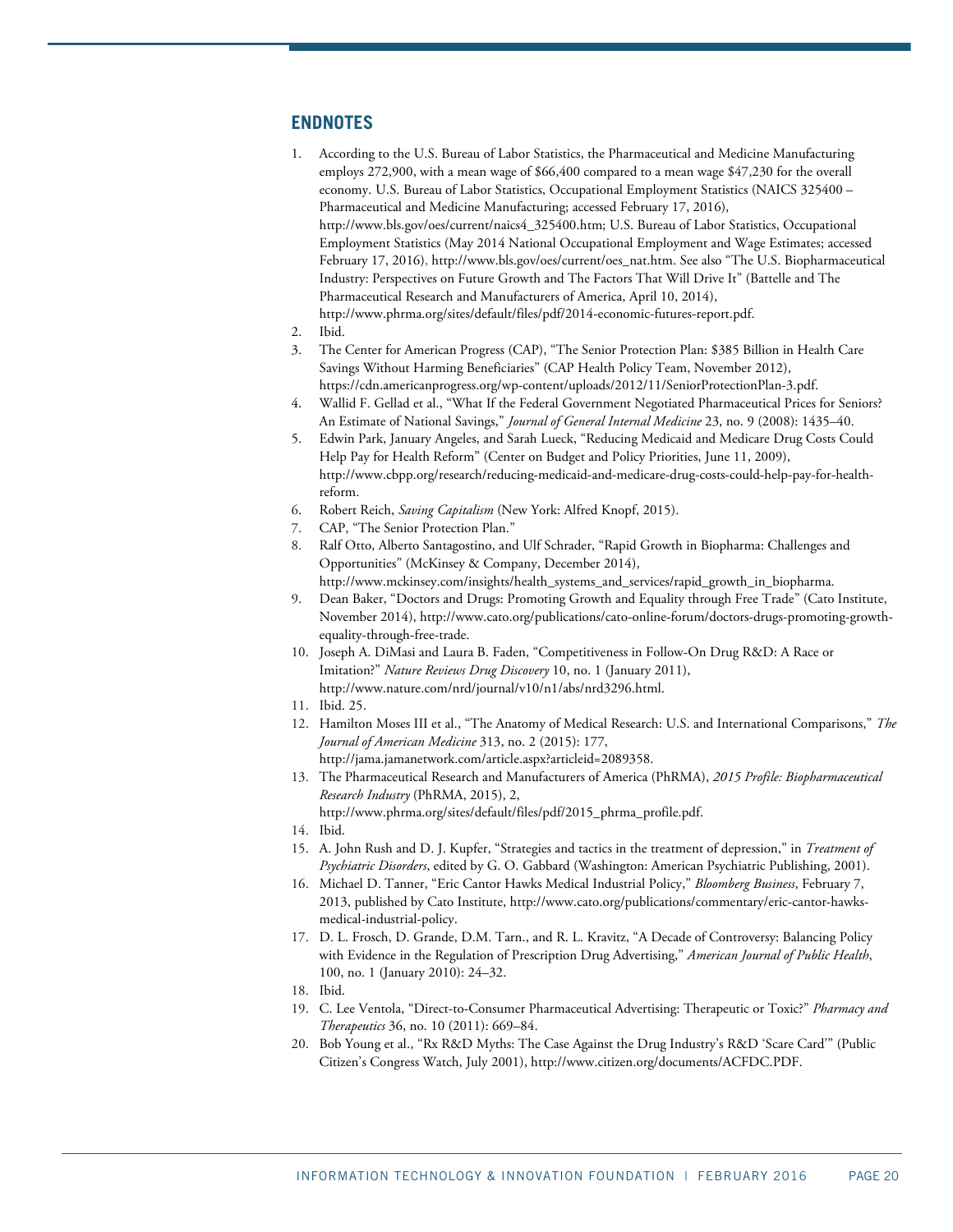<span id="page-20-0"></span>21. Dean Baker, "Financing Drug Research: What Are the Issues?" (Center for Economic and Policy Research, September 22, 2004),

http://cepr.net/documents/publications/intellectual\_property\_2004\_09.pdf.

- <span id="page-20-1"></span>22. Henry Grabowski and John Vernon, "A New Look at the Returns and Risks to Pharmaceutical R&D," *Management Science* 36, no. 7 (July, 1990): 804–21.
- <span id="page-20-2"></span>23. John Vernon, Joseph Golec, and Joseph DiMasi, "Drug Development Costs When Financial Risk is Measured Using the Fama-French Three-Factor Model", *Health Economics* 19, no. 8 (August 4, 2010).
- <span id="page-20-3"></span>24. E. Berndt et al., "Decline in economic returns from new drugs raises questions about sustaining innovations" *Health Affairs* vol 35, 2 (2015): 245-252, http://content.healthaffairs.org/content/34/2/245.abstract.
- <span id="page-20-4"></span>25. Jack Scannell, "Four Reasons Drugs Are Expensive, Of Which Two Are False," *Forbes*, October 13, 2015, http://www.forbes.com/sites/matthewherper/2015/10/13/four-reasons-drugs-are-expensive-of-which-twoare-false/#257708d948a5.
- <span id="page-20-5"></span>26. Joseph A. DiMasi, Henry G. Grabowski, and Ronald W. Hansen, "The Cost of Drug Development," *The New England Journal of Medicine*, May, 14, 2015, http://www.nejm.org/doi/full/10.1056/NEJMc1504317.
- <span id="page-20-6"></span>27. Deborah Gage, "The Venture Capital Secret: 3 Out of 4 Start-Ups Fail," *The Wall Street Journal*, September 20, 2012,

[http://www.wsj.com/articles/SB10000872396390443720204578004980476429190.](http://www.wsj.com/articles/SB10000872396390443720204578004980476429190)

- <span id="page-20-7"></span>28. F. M. Scherer, "Pricing, Profits, and Technological Progress in Pharmaceutical Industry," *Journal of Economic Perspectives* 7, no. 3 (1993): 97–115, [http://pubs.aeaweb.org/doi/pdfplus/10.1257/jep.7.3.97.](http://pubs.aeaweb.org/doi/pdfplus/10.1257/jep.7.3.97)
- <span id="page-20-8"></span>29. Stephen Ezell, Adams Nager, and Robert D. Atkinson, "Contributors and Detractors: Ranking Countries' Impact on Global Innovation" (Information Technology and Innovation Foundation, January 2016), https://itif.org/publications/2016/01/20/contributors-and-detractors-ranking-countries%E2%80%99 impact-global-innovation.
- <span id="page-20-9"></span>30. Ross C. DeVol, Armen Bedroussian, and Benjamin Yeo, "The Global Biomedical Industry: Preserving U.S. Leadership" (Milken Institute, September 2011), 5, [https://www.lifechanginginnovation.org/sites/default/files/files/Global%20Bio\\_Full%20Report\\_WEB.pdf](https://www.lifechanginginnovation.org/sites/default/files/files/Global%20Bio_Full%20Report_WEB.pdf) .; Organisation for Economic Co-operation and Development, Economic Outlook No 98 – November 2015 (Gross Domestic Product, Volume at Constant PPP; accessed February 17, 2016), stats.oecd.org.
- <span id="page-20-10"></span>31. Internal Revenue Service (IRS), (SOI Tax Stats – Return of Active Corporations 1994—2012), https://www.irs.gov/uac/SOI-Tax-Stats-Returns-of-Active-Corporations-Table-1.
- <span id="page-20-11"></span>32. Aswath Damodaran, {Data set: 2015}, accessed February 17, 2016, [http://www.stern.nyu.edu/~adamodar/New\\_Home\\_Page/data.html.](http://www.stern.nyu.edu/%7Eadamodar/New_Home_Page/data.html)
- <span id="page-20-12"></span>33. Aswath Damodaran, "Research and Development Expenses: Implications for Profitability Measurement and Valuation," (1999). NYU Working Paper No. FIN-99-02, accessed February 18, 2016, [http://papers.ssrn.com/sol3/papers.cfm?abstract\\_id=1297092.](http://papers.ssrn.com/sol3/papers.cfm?abstract_id=1297092)
- <span id="page-20-13"></span>34. Aswath Damodaran, "How Do You Measure Profitability?" Musings on Markets, March 15, 2010, [http://aswathdamodaran.blogspot.com/2010/03/how-do-you-measure-profitability.html.](http://aswathdamodaran.blogspot.com/2010/03/how-do-you-measure-profitability.html)
- <span id="page-20-14"></span>35. Scherer, "Pricing, Profits, Technological Progress."
- <span id="page-20-15"></span>36. U.S. Congress, Office of Technology Assessment (OTA), *Pharmaceutical R&D: Costs, Costs, Risks and Rewards OTA-H-522* (Washington, DC: U.S. Government Printing Office, February 1993), 2[, http://ota.fas.org/reports/9336.pdf.](http://ota.fas.org/reports/9336.pdf)
- <span id="page-20-16"></span>37. Ibid.
- <span id="page-20-17"></span>38. Scherer, "Pricing, Profits, Technological Progress."
- 39. OTA, *Pharmaceutical R&D*.
- <span id="page-20-20"></span><span id="page-20-19"></span><span id="page-20-18"></span>40. Ibid., 24.
- 41. Tufts Center for the Study of Drug Development, "Cost of Developing a New Drug," briefing, November 18, 2014, [http://csdd.tufts.edu/files/uploads/Tufts\\_CSDD\\_briefing\\_on\\_RD\\_cost\\_study\\_-](http://csdd.tufts.edu/files/uploads/Tufts_CSDD_briefing_on_RD_cost_study_-_Nov_18,_2014..pdf) [\\_Nov\\_18,\\_2014..pdf.](http://csdd.tufts.edu/files/uploads/Tufts_CSDD_briefing_on_RD_cost_study_-_Nov_18,_2014..pdf)
- <span id="page-20-21"></span>42. Tufts Center for the Study of Drug Development, "Cost to Develop and Win Marketing Approval for a New Drug Is \$2.6 Billion," news release, November 18, 2014, http://csdd.tufts.edu/news/complete\_story/pr\_tufts\_csdd\_2014\_cost\_study.
- <span id="page-20-22"></span>43. "Additional Exclusivity for Biologic Drugs in the TPP: A Need or Greed" (Public Citizen, July 2015), http://www.citizen.org/documents/public-citizen-report-tpp-biologics-lag-time.pdf.
- <span id="page-20-23"></span>44. OTA, *Pharmaceutical R&D*.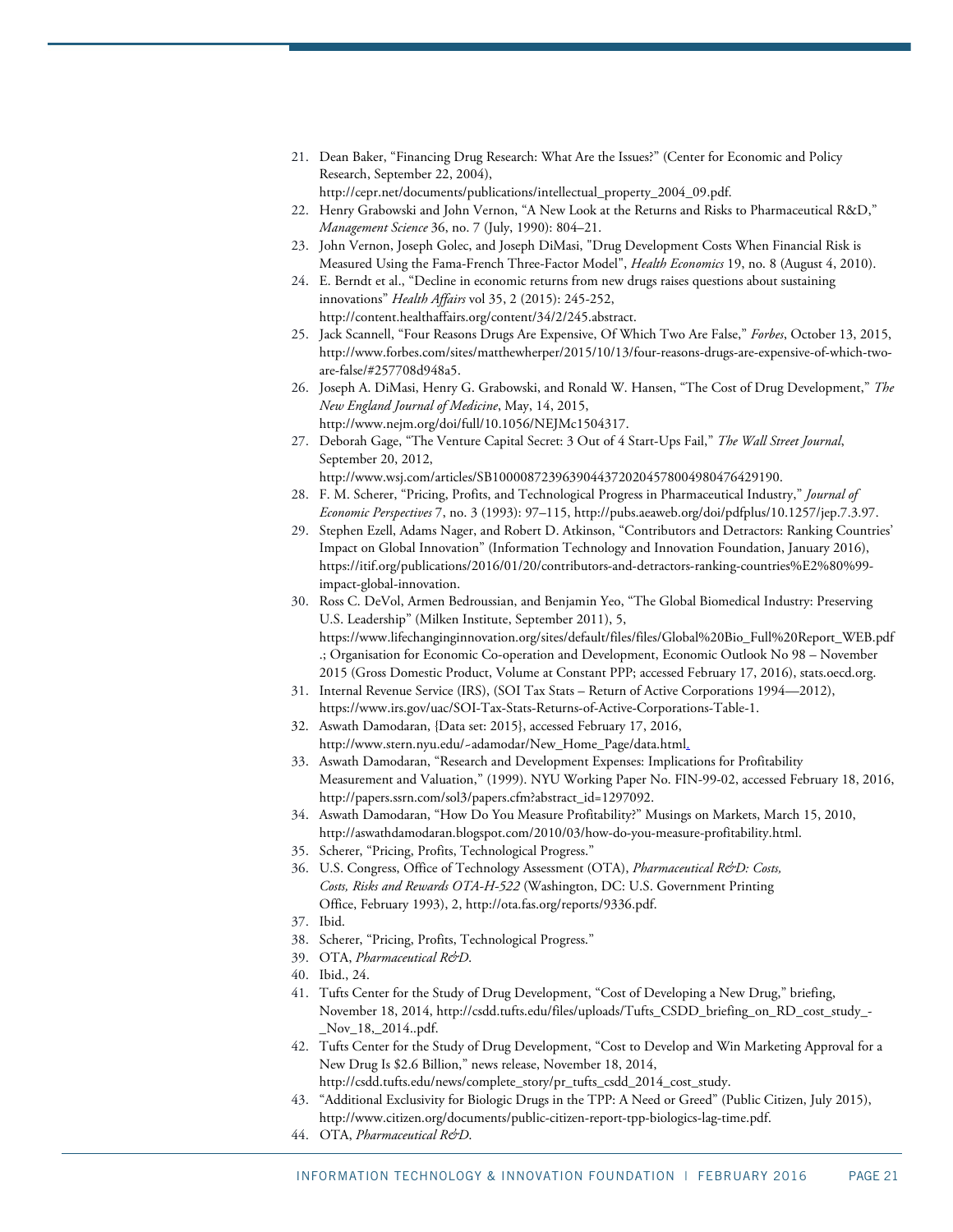- <span id="page-21-0"></span>45. Aaron E. Carroll, "\$2.6 Billion to Develop a Drug? New Estimate Makes Questionable Assumptions," *The New York Times*, November 18, 2014, http://www.nytimes.com/2014/11/19/upshot/calculating-thereal-costs-of-developing-a-new-drug.html.
- <span id="page-21-1"></span>46. OTA, *Pharmaceutical R&D*, 276.
- 47. Tufts Center for the Study of Drug Development, "Cost Developing New Drug."
- <span id="page-21-3"></span><span id="page-21-2"></span>48. The Pharmaceutical Research and Manufacturers of America (PhRMA), *Chart Pack: Biopharmaceuticals in Perspective, Version 2.0* (PhRMA, 2012).
- <span id="page-21-4"></span>49. "2014 Global R&D Funding Forecast" (Battelle and R&D Magazine, December 2013), 22, [https://www.battelle.org/docs/tpp/2014\\_global\\_rd\\_funding\\_forecast.pdf.](https://www.battelle.org/docs/tpp/2014_global_rd_funding_forecast.pdf)
- <span id="page-21-5"></span>50. Scherer, "Pricing, Profits, Technological Progress."
- <span id="page-21-6"></span>51. Organisation for Economic Co-operation and Development (OECD), *Pharmaceutical Pricing Policies in a Global Market* (Paris: OECD, September 2008), 190, http://www.oecd.org/els/pharmaceutical-pricingpolicies-in-a-global-market.htm.
- <span id="page-21-7"></span>52. R. Henderson and I. M. Cockburn, "Scale, Scope, and Spillovers: The Determinants of Research Productivity in the Pharmaceutical Industry" *RAND Journal of Economics* 27, no. 1 (1996): 32–59.
- <span id="page-21-8"></span>53. Destrina Grace Simanjuntak and Raymond R. Tjandrawinata, "Impact of Profitability, R&D Intensity, and Cash Flow on R&D Expenditure in Pharmaceutical Companies" (paper, April 29, 2011), [http://papers.ssrn.com/sol3/papers.cfm?abstract\\_id=1824267.](http://papers.ssrn.com/sol3/papers.cfm?abstract_id=1824267)
- <span id="page-21-9"></span>54. Henderson and Cockburn, "Scale, Scope, and Spillovers," 32–59.
- <span id="page-21-10"></span>55. George Symeonidis, "Innovation, Firm Size and Market Structure: Schumpeterian Hypotheses and Some New Themes" *OECD Economic Studies* no. 27, (1996).
- <span id="page-21-11"></span>56. OECD, *Pharmaceutical Pricing Policies*.
- <span id="page-21-12"></span>57. OTA*, Pharmaceutical R&D*.
- <span id="page-21-13"></span>58. Ibid., 32.
- <span id="page-21-14"></span>59. U.S. General Accounting Office (GAO), *Prescription Drugs: Spending Controls in Four European Countries* (Washington, DC: GAO, May 1994), 8, http://www.gao.gov/assets/160/154448.pdf.
- <span id="page-21-15"></span>60. Wendy H. Schacht, "Federal R&D, Drug Discovery, and Pricing: Insights from the NIH-University-Industry Relationship," *Congressional Research Service*, June 10, 2011, accessed February 17, 2016, https://www.fas.org/sgp/crs/misc/RL32324.pdf. Congressional Research Service, 24.
- <span id="page-21-16"></span>61. Destrina Grace Simanjuntak, and Raymond R. Tjandrawinata, Impact of Profitability, R&D Intensity, and Cash Flow on R&D Expenditure in Pharmaceutical Companies.
- <span id="page-21-17"></span>62. DeVol, Bedroussian, and Yeo, *The Global Biomedical Industry,* 5.
- <span id="page-21-18"></span>63. Joseph H. Golec and John A. Vernon, "European Pharmaceutical Price Regulation, Firm Profitability, and R&D Spending" (working paper no. 12676, National Bureau of Economic Research (NBER), November 2006), http://www.nber.org/papers/w12676.
- <span id="page-21-19"></span>64. Joseph H. Golec and John A. Vernon, "Financial Effects of Pharmaceutical Price Regulation on R&D Spending by EU versus US Firms," *Pharmacoeconomics* 28, no. 8, (2010): 615–628.
- <span id="page-21-20"></span>65. Michael T. Maloney and Abdulkadir Civan, "The Effect of Price on Pharmaceutical R&D" *Social Science Research Network*, June 1, 2007, http://papers.ssrn.com/sol3/papers.cfm?abstract\_id=995175
- <span id="page-21-21"></span>66. Daniel Doherty, "Guess Who's Paying for Monkeys to Get Drunk?" *Townhall*, September 12, 2014, accessed February 17, 2016, http://townhall.com/tipsheet/danieldoherty/2014/09/12/good-newsmonkeys-are-getting-sloshed-on-taxpayer-dollars-n1891007.
- <span id="page-21-22"></span>67. Steve Nelson, "Cash for Rabbit Massages, Not Ebola? 'Wastebook' Hits NIH Priorities," *U.S. News & World Report*, October 22, 2014, http://www.usnews.com/news/articles/2014/10/22/tom-coburn-slamsnih-rabbit-massage-study-amid-ebola-funding-debate.
- <span id="page-21-23"></span>68. Tanner, "Cantor Hawks Medical Industrial Policy."
- <span id="page-21-24"></span>69. Terry Jeffrey, "Yoga and Your Tax Dollars," *Townhall*, July 20, 2005, http://townhall.com/columnists/terryjeffrey/2005/07/20/yoga\_and\_your\_tax\_dollars/page/full.
- <span id="page-21-25"></span>70. Kevin Glass, "Boehner Touts Increased NIH Funding as Reason To Pass Omnibus Spending Bill," *Townhall*, December 10, 2014, http://townhall.com/tipsheet/kevinglass/2014/12/10/boehner-toutsincreased-nih-funding-as-reason-to-pass-omnibus-spending-bill-n1930108.
- <span id="page-21-26"></span>71. Bruce Alberts et al., "Rescuing US Biomedical Research from Its Systemic Flows," *Proceedings of the National Academy of Sciences of the United States of America (PNAS*), March 18, 2014, http://www.pnas.org/content/111/16/5773.full.
- <span id="page-21-27"></span>72. James Love, "Prizes, Not Prices, to Stimulate Antibiotic R&D," *SciDevNet*, March 26, 2008. http://www.scidev.net/global/health/opinion/prizes-not-prices-to-stimulate-antibiotic-r-d-.html.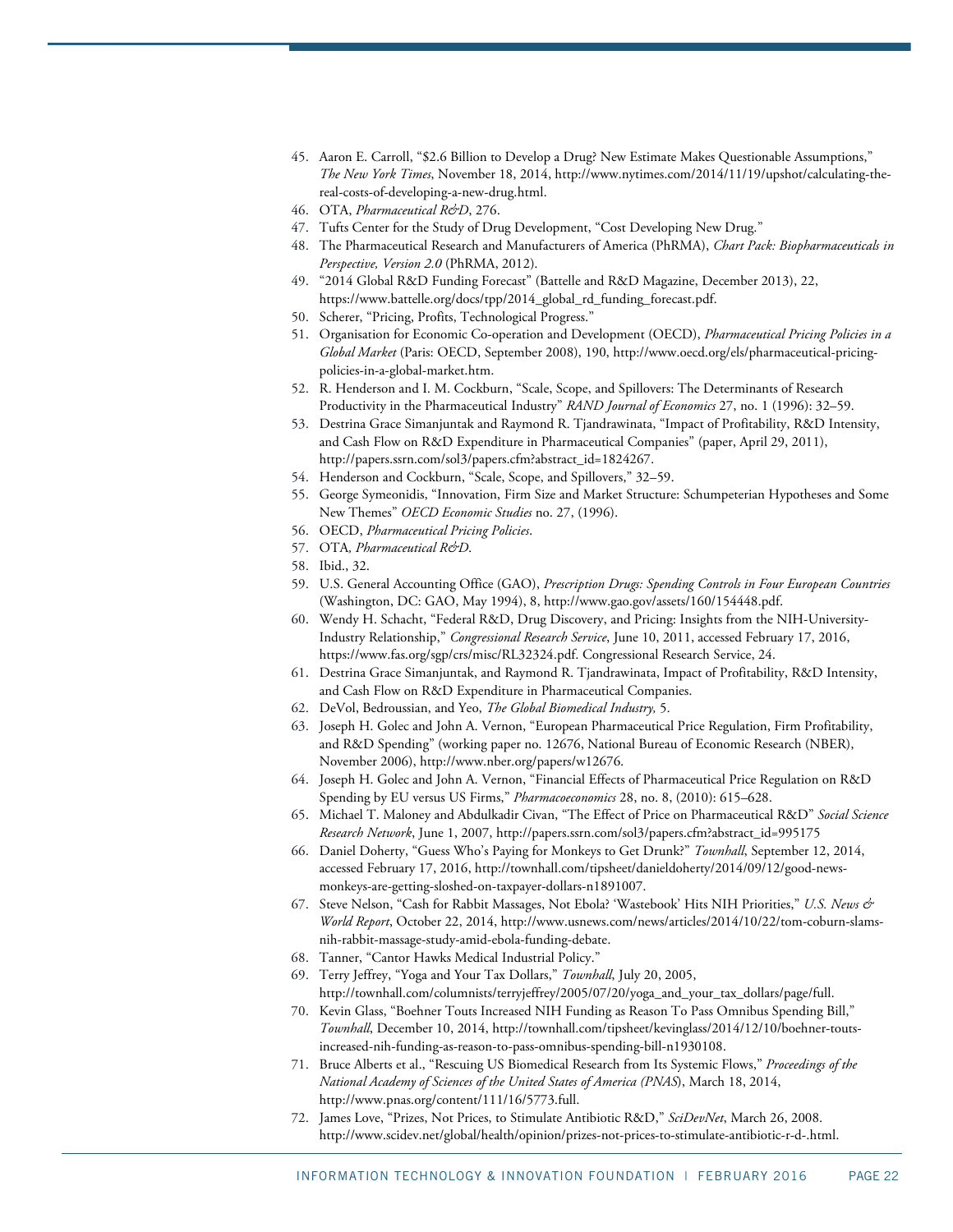- <span id="page-22-0"></span>73. Dean Baker, "Malpractice" (Center for Economic Policy Research (CEPR), May/June 2009), [http://cepr.net/publications/op-eds-columns/malpractice.](http://cepr.net/publications/op-eds-columns/malpractice)
- <span id="page-22-1"></span>74. "Budget: Research for the People," National Institutes of Health (NIH), accessed February 17, 2016, [http://www.nih.gov/about-nih/what-we-do/budget;](http://www.nih.gov/about-nih/what-we-do/budget) The Pharmaceutical Research and Manufacturers of America (PhRMA), *Chart Pack: Biopharmaceuticals in Perspective* (PhRMA, 2015), [http://www.phrma.org/sites/default/files/pdf/chartpack-2015.pdf.](http://www.phrma.org/sites/default/files/pdf/chartpack-2015.pdf) This amount reflects the sum of discretionary budget authority of \$29,928 million received by NIH in FY 2014 under the Consolidated Appropriations Act of 2014, Public Law (P.L.) 113-76 net of transfers as well as a mandatory \$139 million for special type 1 diabetes research authorized per P.L. 111-309 and P.L. 112-40.
- <span id="page-22-3"></span><span id="page-22-2"></span>75. Baker, "Doctors and Drugs."
- 76. Theresa Wizemann et al., *Breakthrough Business Models: Drug Development for Rare and Neglected Diseases and Individualized Therapies: Workshop Summary* (Washington, DC: National Academies Press, 2009), 2, [http://www.ncbi.nlm.nih.gov/books/NBK50972/.](http://www.ncbi.nlm.nih.gov/books/NBK50972/)
- <span id="page-22-5"></span><span id="page-22-4"></span>77. Tufts Center for the Study of Drug Development, "Cost Developing New Drug."
- 78. Usman Khan et al., "Wealth, Health and International Trade in the 21st Century" (Matrix Insight, 2012), 15, http://www.cobioscience.com/resources/finalmi\_health21centmay1-2012.pdf.
- <span id="page-22-7"></span><span id="page-22-6"></span>79. Ibid.
- 80. Matt Ridley, ["The Myth of Basic Science,](http://www.wsj.com/articles/the-myth-of-basic-science-1445613954)" *The Wall Street Journal*, October 23, 2015, [http://www.wsj.com/articles/the-myth-of-basic-science-1445613954.](http://www.wsj.com/articles/the-myth-of-basic-science-1445613954)
- <span id="page-22-8"></span>81. Robert D. Atkinson, "The Assault on Federally Supported Science," *The Christian Science Monitor*, November 10, 2015, http://www.csmonitor.com/Technology/Breakthroughs-Voices/2015/1110/Theassault-on-federally-supported-science.
- <span id="page-22-10"></span><span id="page-22-9"></span>82. Schacht, "Federal R&D, Drug Discovery, and Pricing," 21.
- 83. Tanner, "Eric Cantor Hawks Medical Industrial Policy."
- <span id="page-22-11"></span>84. Organisation for Economic Co-operation and Development (OECD), *Science, Technology and Innovation in the New Economy* (Paris: OECD, 2000), http://www.oecd.org/science/sci-tech/1918259.pdf.
- <span id="page-22-12"></span>85. National Science Foundation, Business Research and Development and Innovation Survey: 2012, (Table 2 and 35; accessed February 17, 2016), http://www.nsf.gov/statistics/2016/nsf16301/)
- <span id="page-22-13"></span>86. Dominique Guellec and Bruno van Pottelsberghe de la Potterie, "The Impact of Public R&D Expenditure on Business R&D" (working paper no. 2000/04, OECD Science, Technology and Industry Working Papers, OECD Publishing, Paris, 2000), http://www.oecd-ilibrary.org/science-and-technology/theimpact-of-public-r-d-expenditure-on-business-r-d\_670385851815.
- <span id="page-22-14"></span>87. Carter Bloch and Ebbe Krogh Graversen, "Additionality of Public R&D Funding in Business R&D" (The Danish Centre for Studies in Research and Research Policy, 2008), https://www.researchgate.net/publication/228894417\_Additionality\_of\_public\_RD\_funding\_in\_business \_RD.
- <span id="page-22-15"></span>88. Paul A. David, Bronwyn H. Hall, and Andrew A. Toole, "Is Public R&D a Complement or Substitute for Private R&D? A Review of the Econometric Evidence" (working paper no. 7373, National Bureau of Economic Research (NBER), 1999), http://www.nber.org/papers/w7373.
- 89. OECD, *Science, Technology and Innovation*.
- 90. Wizemann et al., *Breakthrough Business Models*.
- <span id="page-22-20"></span><span id="page-22-19"></span><span id="page-22-18"></span><span id="page-22-17"></span><span id="page-22-16"></span>91. DiMasi, Grabowski, and Hansen, "Cost of Drug Development."
- 92. "Patents as Proxies Revisited: NIH Innovation 2000 to 2013" (Battelle Technology Partnership Practice, 2015), http://www.battelle.org/docs/tpp/battelle\_2015\_patents\_as\_proxies.pdf?sfvrsn=2.
- 93. Everett Ehrlich, "An Economic Engine: NIH Research, Employment, and the Future of the Medical Innovation Sector" (United for Medical Research, 2011)[, http://www.unitedformedicalresearch.com/wp](http://www.unitedformedicalresearch.com/wp-content/uploads/2012/07/UMR_Economic-Engine.pdf)[content/uploads/2012/07/UMR\\_Economic-Engine.pdf.](http://www.unitedformedicalresearch.com/wp-content/uploads/2012/07/UMR_Economic-Engine.pdf)
- <span id="page-22-21"></span>94. Ian M. Cockburn and Rebecca Henderson, "Publicly Funded Science and the Productivity of the Pharmaceutical Industry," (working paper no. 10775, National Bureau of Economic Research (NBER), 2001, accessed February 17, 2016, http://www.nber.org/chapters/c10775.pdf.
- <span id="page-22-22"></span>95. Anusuya Chatterjee and Ross C. DeVol, "Estimating Long-Term Economic Returns of NIH Funding on Output in the Biosciences" (Milken Institute, 2012), 4, [http://www.milkeninstitute.org/publications/view/535.](http://www.milkeninstitute.org/publications/view/535)
- <span id="page-22-23"></span>96. "The Impact of Genomics on the U.S. Economy" (Battelle Technology Partnership Practice and United for Medical Research (UMR), June 2013),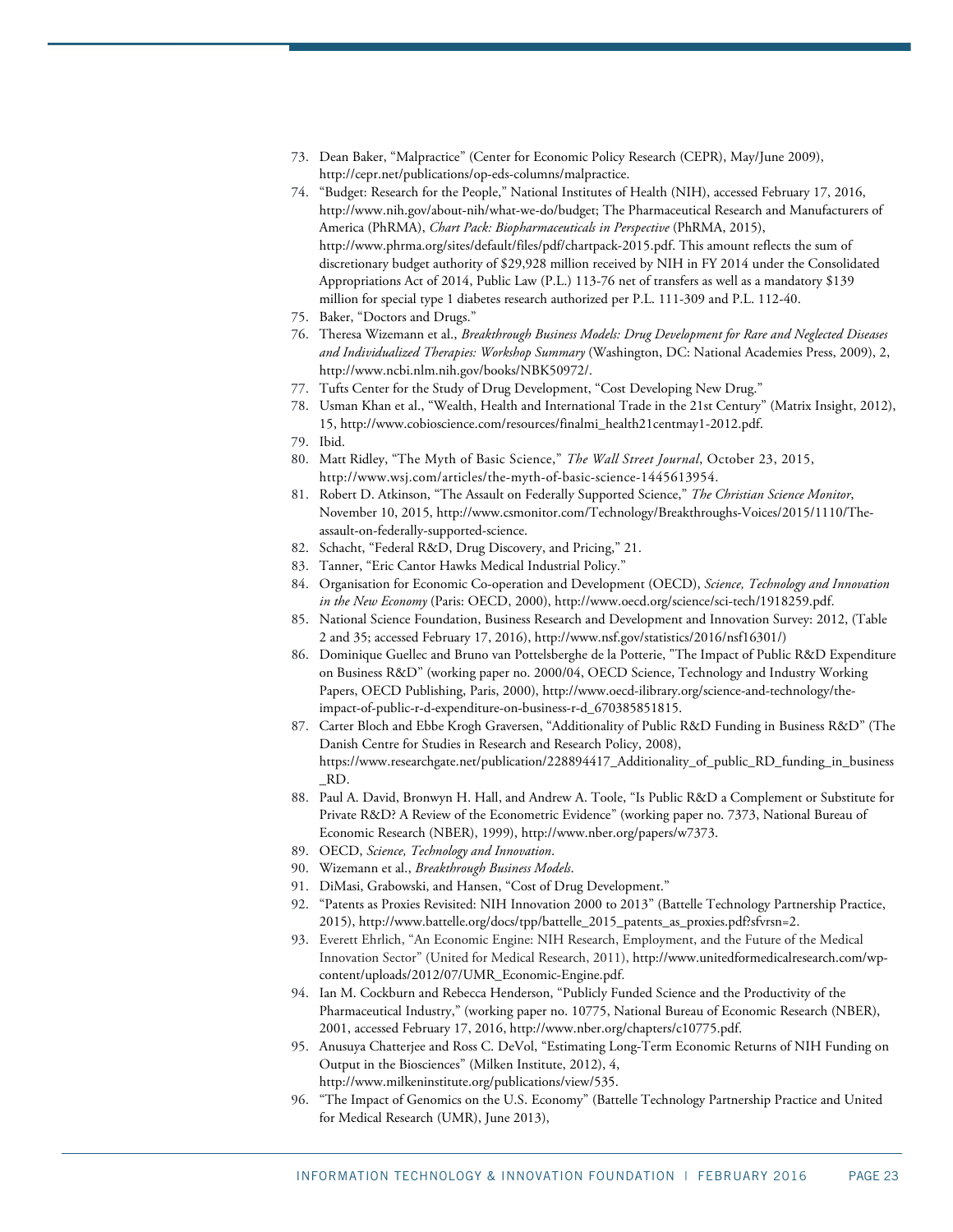http://www.unitedformedicalresearch.com/advocacy\_reports/the-impact-of-genomics-on-the-u-seconomy/.

97. Cockburn and Henderson, "Publicly Funded Science and Pharmaceutical Industry."

- 99. Dennis Levy and Nestor Terleckyj, "Why Are Government and Private R&D Complements," *Applied Economics,* 23 (1991): 23.
- <span id="page-23-3"></span><span id="page-23-2"></span>100. "Changing the Trajectory of Alzheimer's Disease: How a Treatment by 2025 Saves Lives and Dollars" (Alzheimer's Association, 2015), 33[, http://www.alz.org/documents\\_custom/trajectory.pdf.](http://www.alz.org/documents_custom/trajectory.pdf)
- 101. Scannell, "Four Reasons Drugs Are Expensive."
- <span id="page-23-5"></span><span id="page-23-4"></span>102. Ibid.
- <span id="page-23-7"></span><span id="page-23-6"></span>103. Moses III et al., "Anatomy of Medical Research," 176.
- 104. "Accelerating Medicines Partnership (AMP)," National Institutes of Health (NIH), accessed February 17, 2016, http://www.nih.gov/research-training/accelerating-medicines-partnership-amp.
- <span id="page-23-8"></span>105. Robert D. Atkinson, "An Easy Checkoff for Global Competitiveness: The Case for a U.S. Innovation Box" (Information Technology and Innovation Foundation, November 30, 2015),

<span id="page-23-9"></span>[https://itif.org/publications/2015/11/30/easy-checkoff-global-competitiveness-case-us-innovation-box.](https://itif.org/publications/2015/11/30/easy-checkoff-global-competitiveness-case-us-innovation-box) 106. Ezell, Nager, and Atkinson, "Contributors and Detractors."

<span id="page-23-1"></span><span id="page-23-0"></span><sup>98.</sup> Ibid.